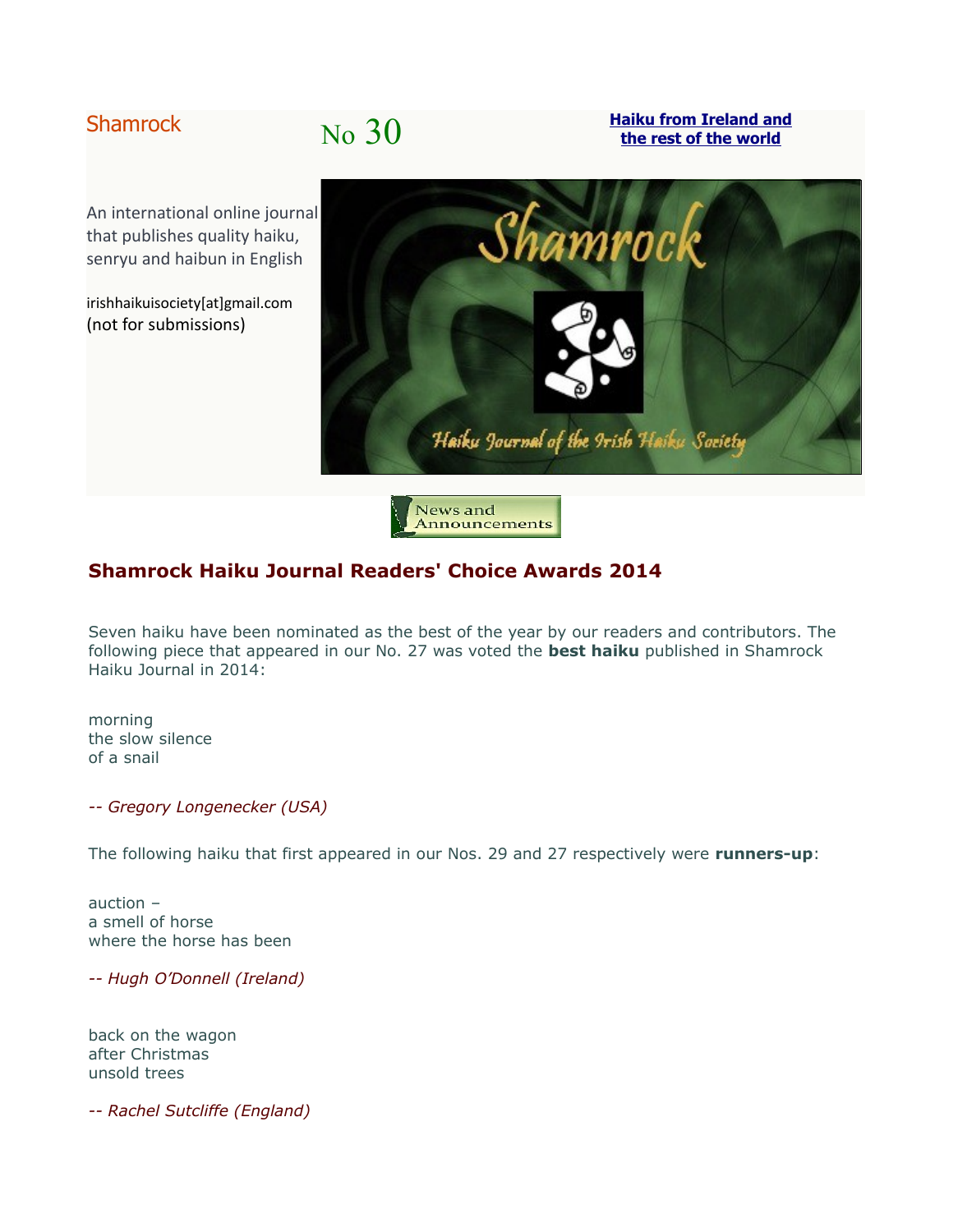Five senryu have been nominated as the best of the year by our readers and contributors. The following piece that was first published in our No 27 became the winner in the **best senryu** category:

a bowl of soup the blind man lowers his face into the steam

*-- John McManus (England)*

And the **runner-up** was the following piece that also appeared in our No. 27:

the first bite is all I want wild pear

*-- S.M. Abeles (USA)*

We congratulate the worthy winners, and express our sincere gratitude to each and every reader who cast a vote.

## **Irish Haiku Society International Haiku Competition 2014**

The prize-winning haiku from this competition are available for viewing here:

http://irishhaiku.webs.com/haikucompetition.htm

There are excellent poems aplenty on that page; check them out!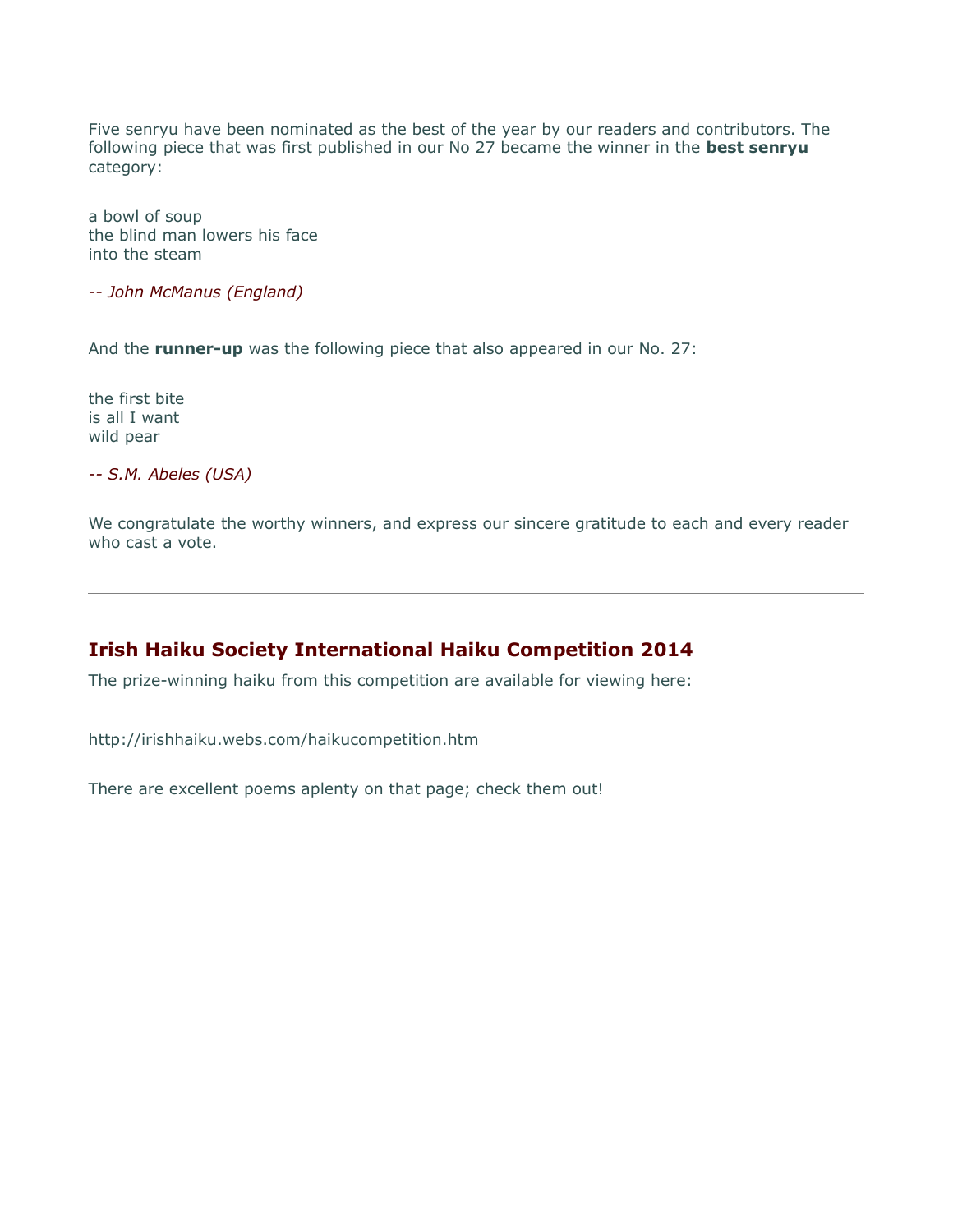

arrowhead leaves in the flickering wind shoals of fish

> emerald fish break surface a stippling glaze

wren song filling the frozen valley the ping of crystal

through the slush, blades of grass slicing light

*-- Anton Floyd (Ireland)*

late summer heat… the prayer strip's reflection flickers on the window

deep night where the fireflies were stars

cold August night through the dark skylight darkness

*-- Bruce Ross (USA)*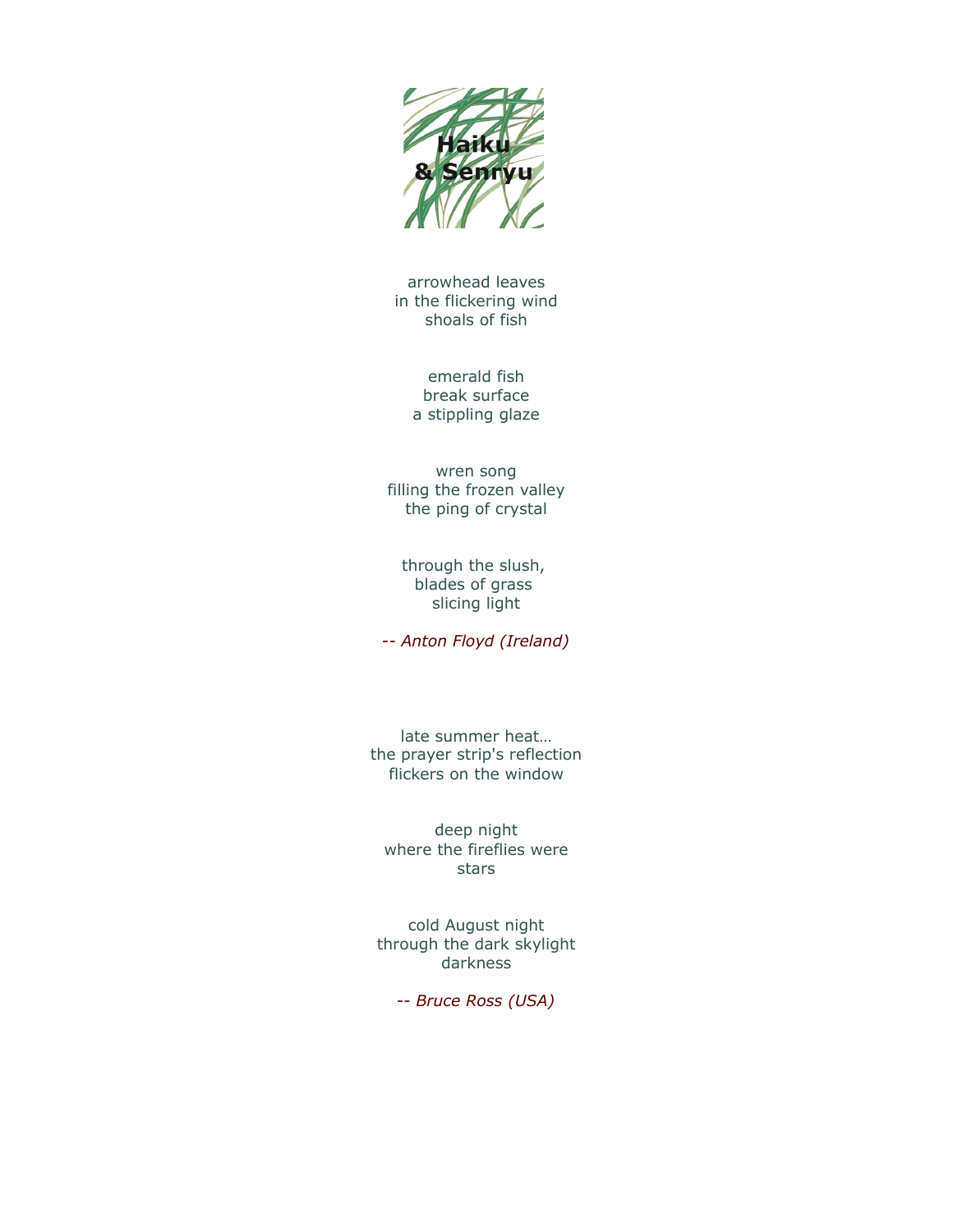summer drought – a can of worms left on the dock

boarded-up cabin – goose track across the wet porch

a toast to the bride – my reflection in the wine glass

*-- Michael Dylan Welch (USA)*

apple tree branch an inchworm measures it's length

abandoned copper mine an old mule grazes among rust-colored rocks

gap in the forest canopy a yellow sunbeam becomes a cloud of gnats

*-- Jay Friedenberg (USA)*

the sunset tints a field of dry grasses pink lemonade

a brisk wind through his old knit sweater uncut hay

> wondering what it means five-leaf clover

*-- Seren Fargo (USA)*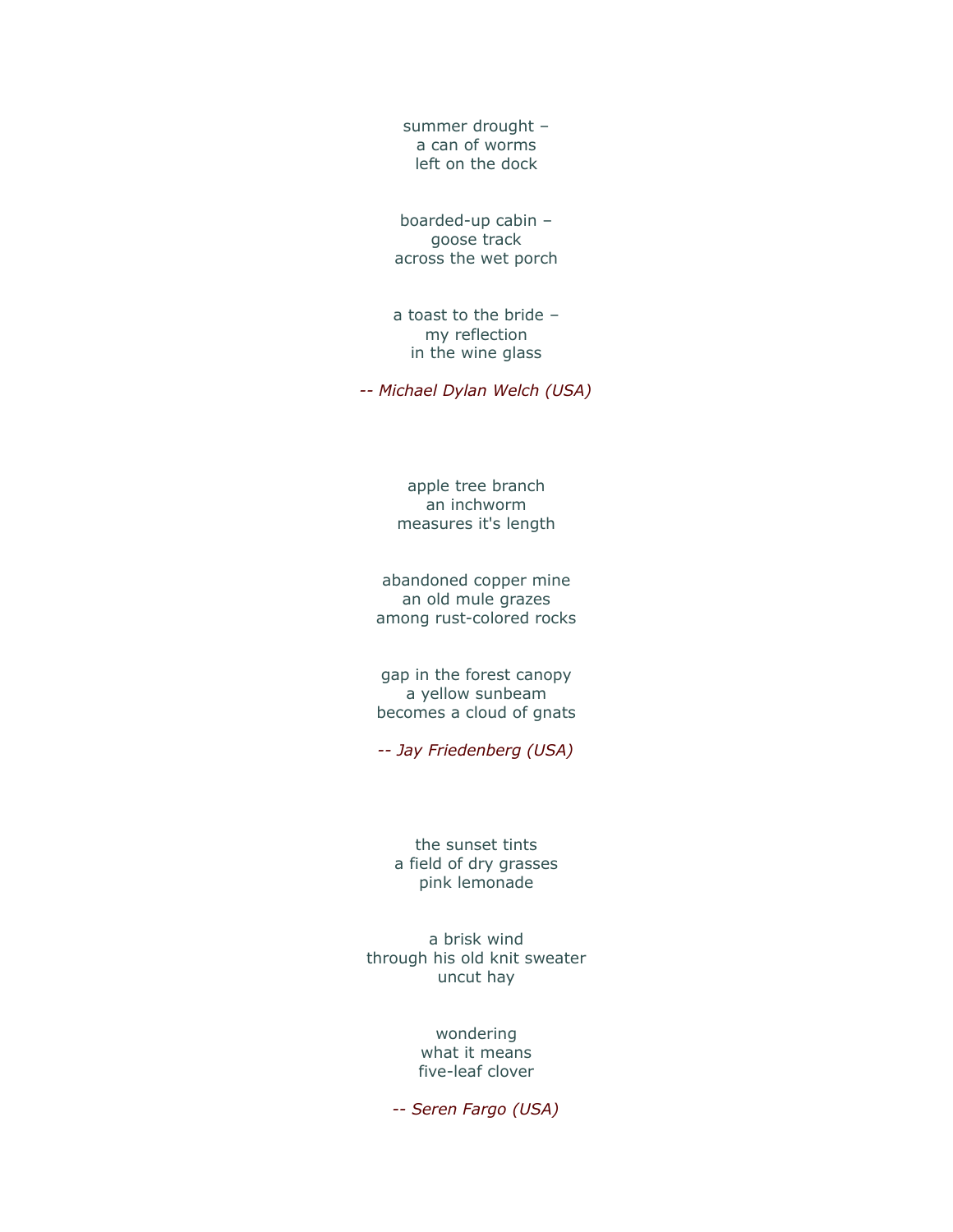new moon mist drifting through the trees

mist on the bay a tinkling of masts at the marina

station bridge a florescent rainbow of sprayed colours

*-- Gavin Austin (Australia)*

overcoat shouldered by the kitchen chair last night's warmth gone

> October laneway a planetarium of fallen apples

time-jumping chipmunk you were there you are here

*-- Paul Bregazzi (Ireland)*

passing crows the flap of ragged fabric in a freshening breeze

morning prayer kneeling at the altar of her handbag

*-- David J. Kelly (Ireland)*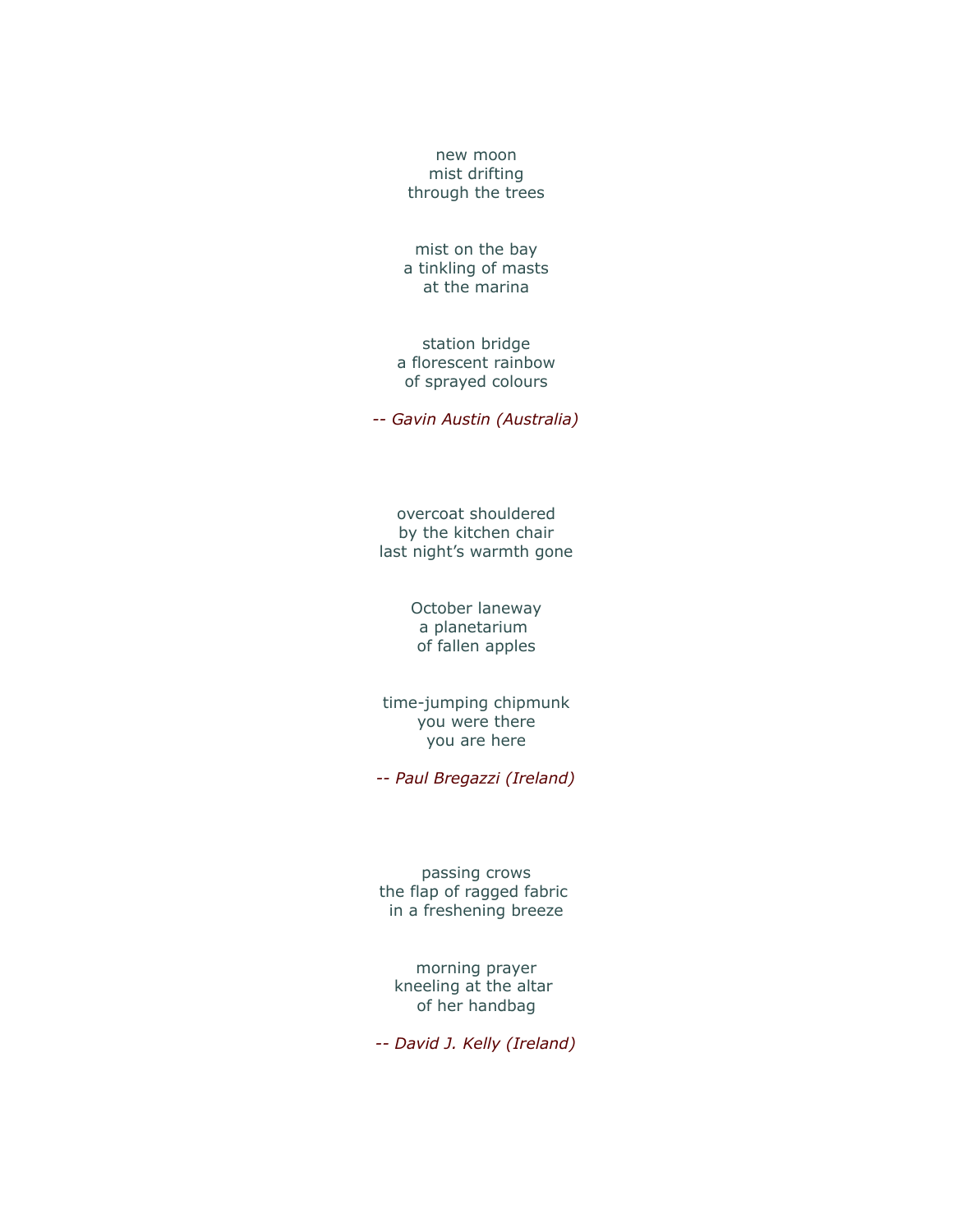concrete wall rusting shamrock stains the flaking paint

of the billion stars this one the dawn-bringer

*-- Patricia Groves (Ireland)*

red fox his gaze through the glass

windy boreen – cock pheasant puffed out in search of his destiny

*-- Nora O'Dwyer (Ireland)*

Boreen: unpaved rural road in Ireland.

ripples along the lough shore a dunnock's song

into the sun the wood pigeon foils the falcon

*-- Thomas Powell (Northern Ireland)*

fish supper the tramp gives his chips to the gulls

> the curious gaze of a caged ape my son returns it

*-- John McManus (England)*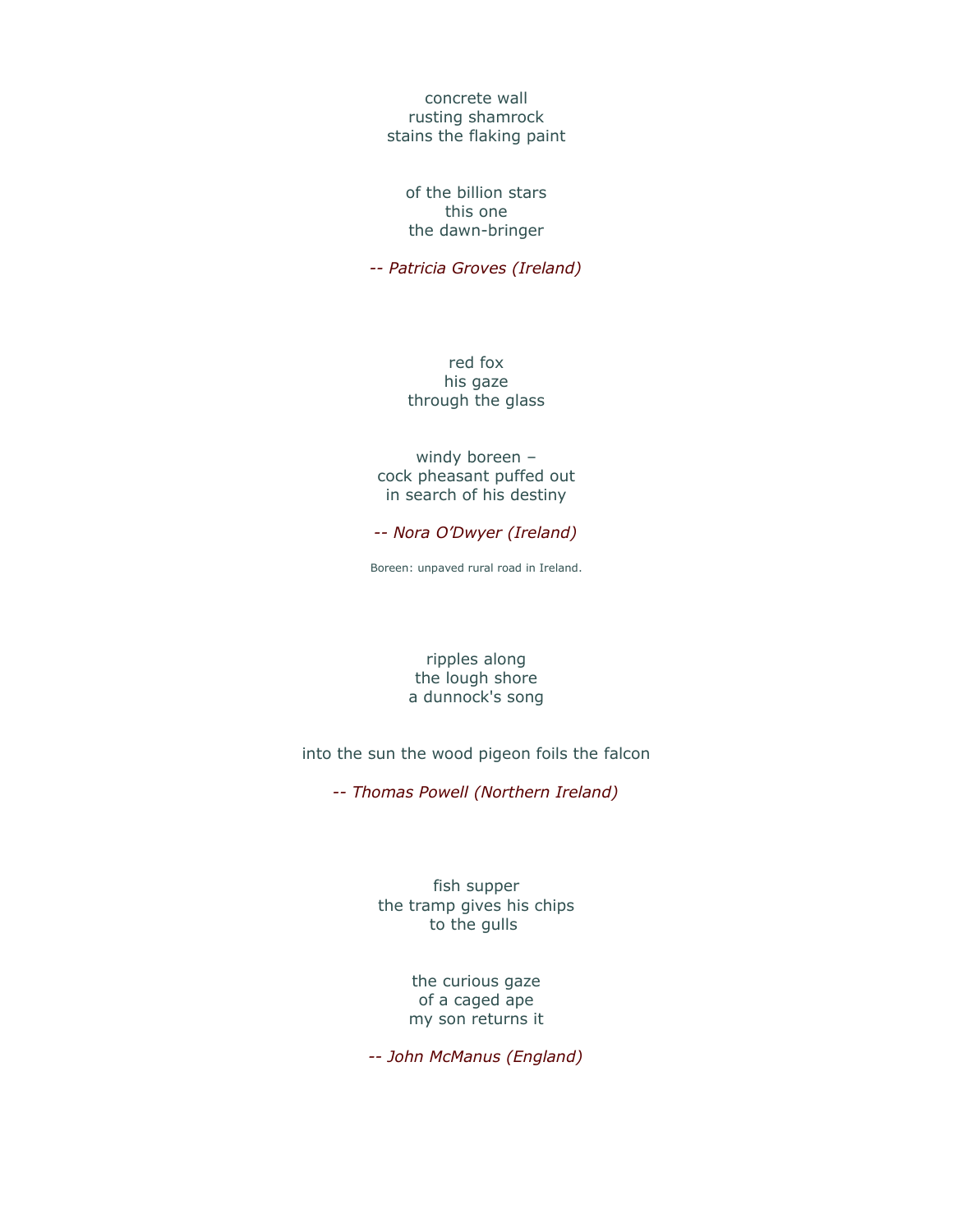cold snap a woodpecker at the bird table

autumn wind the yellowing leaves of a diary

*-- Anna Maris (Sweden)*

sunset in a field of wildflowers a rusty red truck

between birdsongs the wind filling the spaces

*-- Michael Ketcheck (USA)*

end of autumn a jack o' lantern's smile begins to soften

> migrating birds his flannel jacket flaps open

*-- Brent Goodman (USA)*

silent fields my breath wreaths the waning moon

willow buds… parsing the light from long-dead stars

*-- Mark E. Brager (USA)*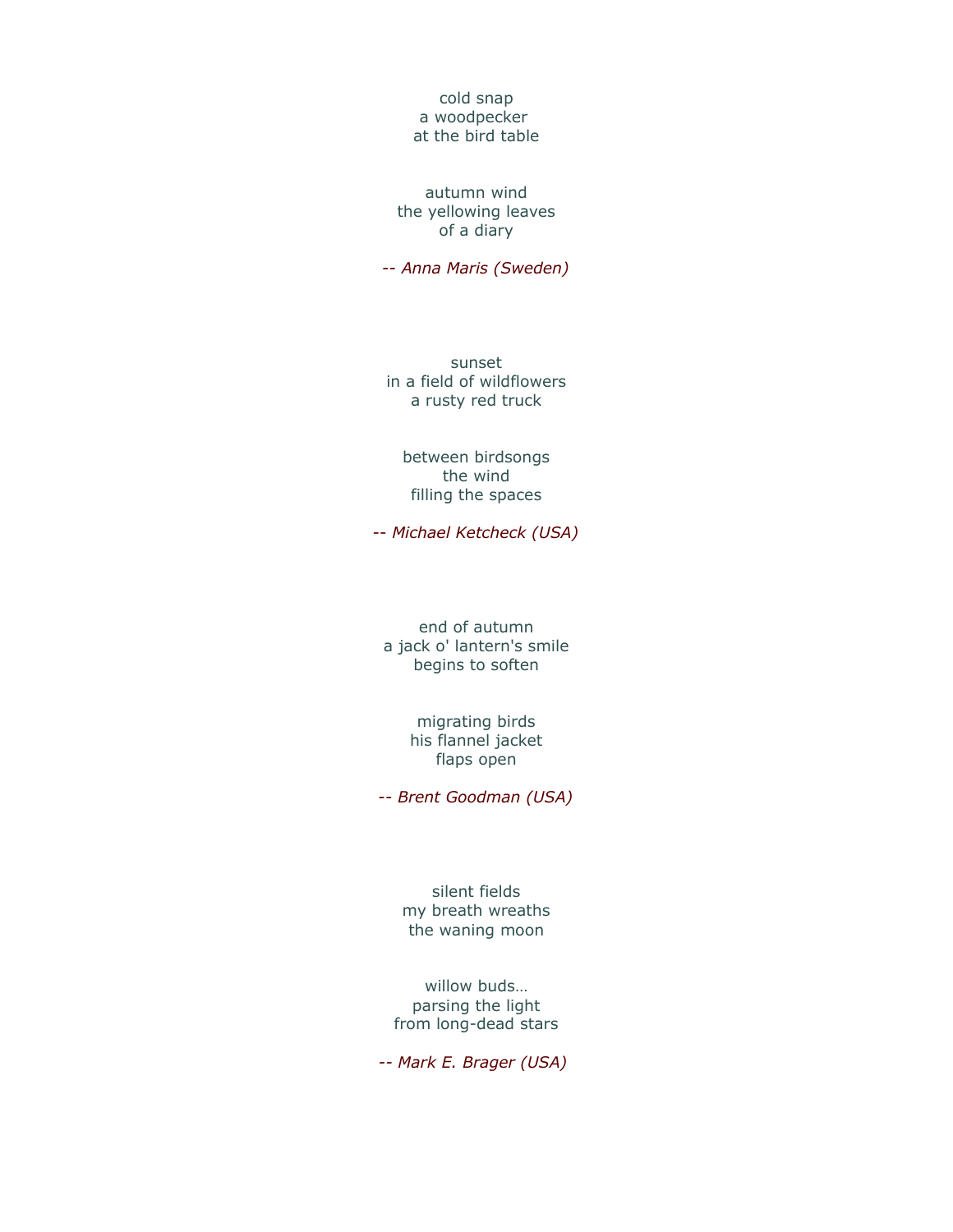crescent moon – spider silk traces a breeze

winter's edge – a frozen waterfall holds the stillness

*-- Theresa Cancro (USA)*

winter moon passing through a crack of an old grain silo

*-- Ben Moeller-Gaa (USA)*

a drift of plum blossoms in the puddle first stars

*-- Mike Dillon (USA)*

first freeze pond fish puzzled under glass ceiling

*-- William Ward (USA)*

chilly dusk the taste of dark chocolate in her kiss

*-- Chase Fire (USA)*

all day rain – only at dusk do they emerge sea plovers

*-- William Seltzer (USA)*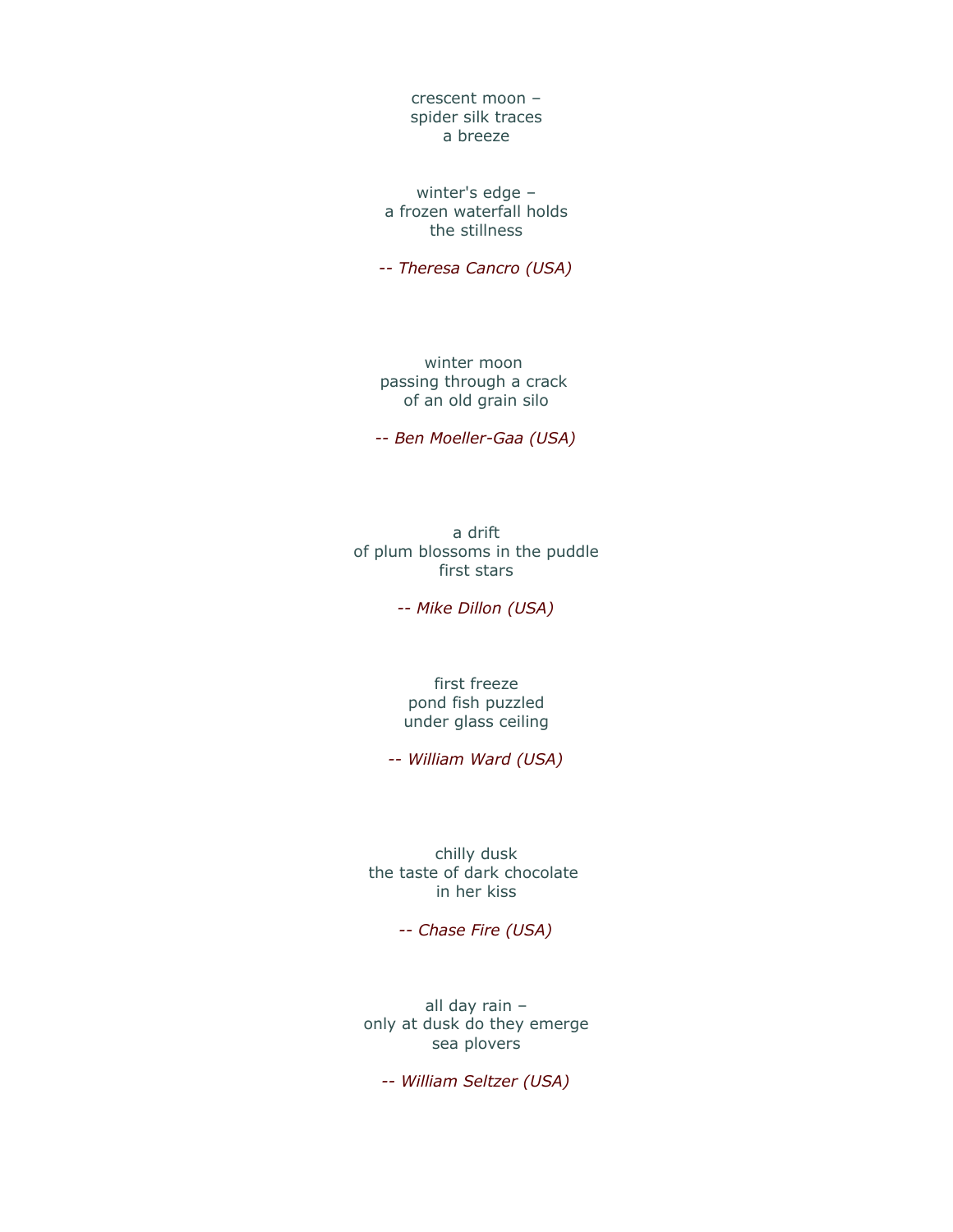the patient sniffing a crinkled leaf ocarina tune

*-- Bill Cooper (USA)*

frosty morning – the dragonfly's summer dream at an end

*-- Kevin Valentine (USA)*

goldfinch alit on a sunflower painting the sky yellow

*-- Albert Schlaht (USA)*

rainbows all over the road… crash site

*-- Carl Seguiban (Canada)*

taking up their posts in the water shed great white egrets

*-- Devin Harrison (Canada)*

snowdrops patch by patch the sky grows bluer

*-- Louisa Howerow (Canada)*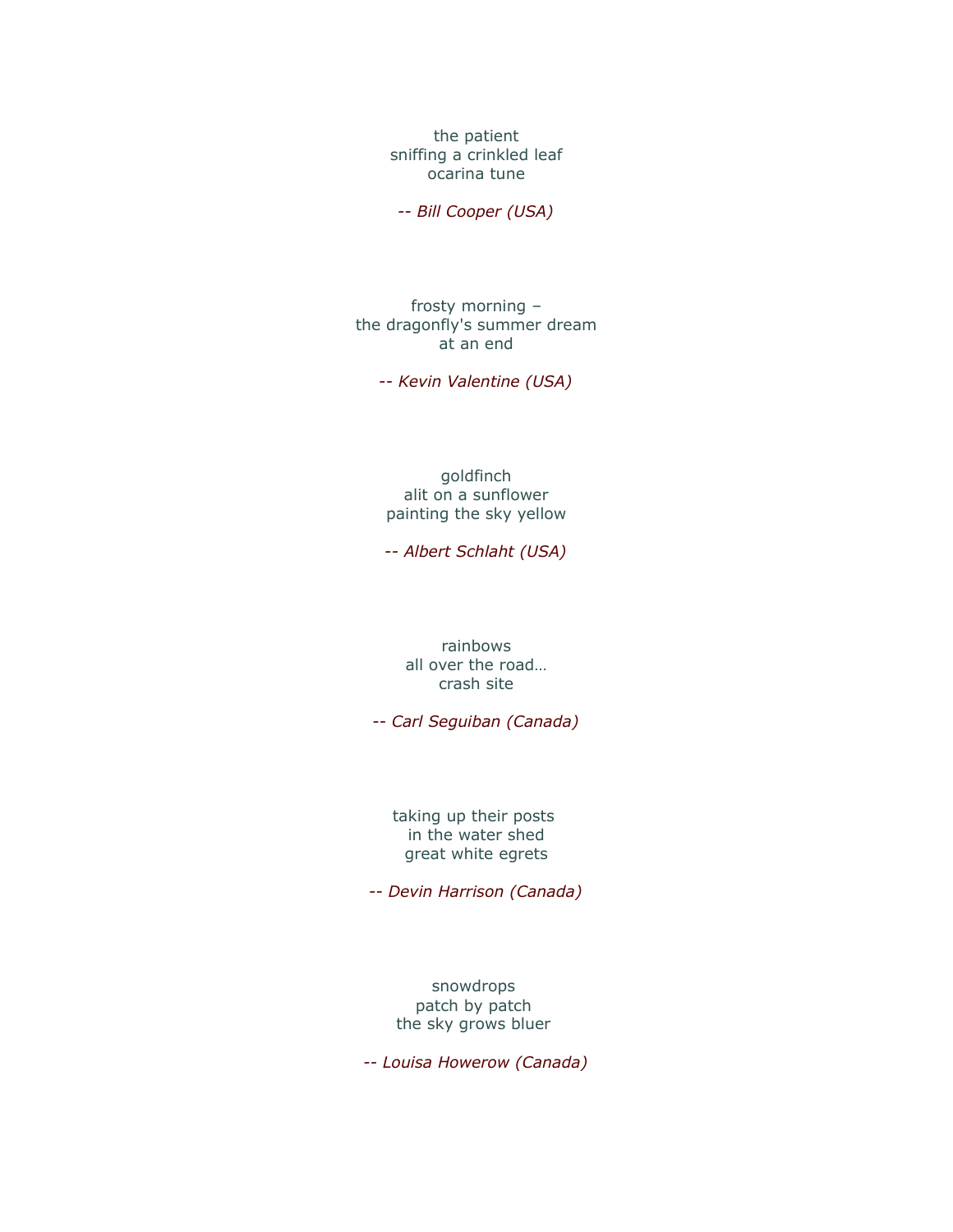tree-climbing supervision briefly abandoned dragonfly

*-- Richard Turner (England)*

#### spring thaw shards of sunlight shatter the pond

*-- Rachel Sutcliffe (England)*

#### garden wedding ... the metallic wind chime dances a tune

*-- Anne Curran (New Zealand)*

#### dusk thickens bats disturb choral evensong

*-- Noel King (Ireland)*

the midnight path sparkles with frost – fox crossing

*-- Amanda Bell (Ireland)*

retracted petals breeze flutters

*-- Sally Dunne (Ireland)*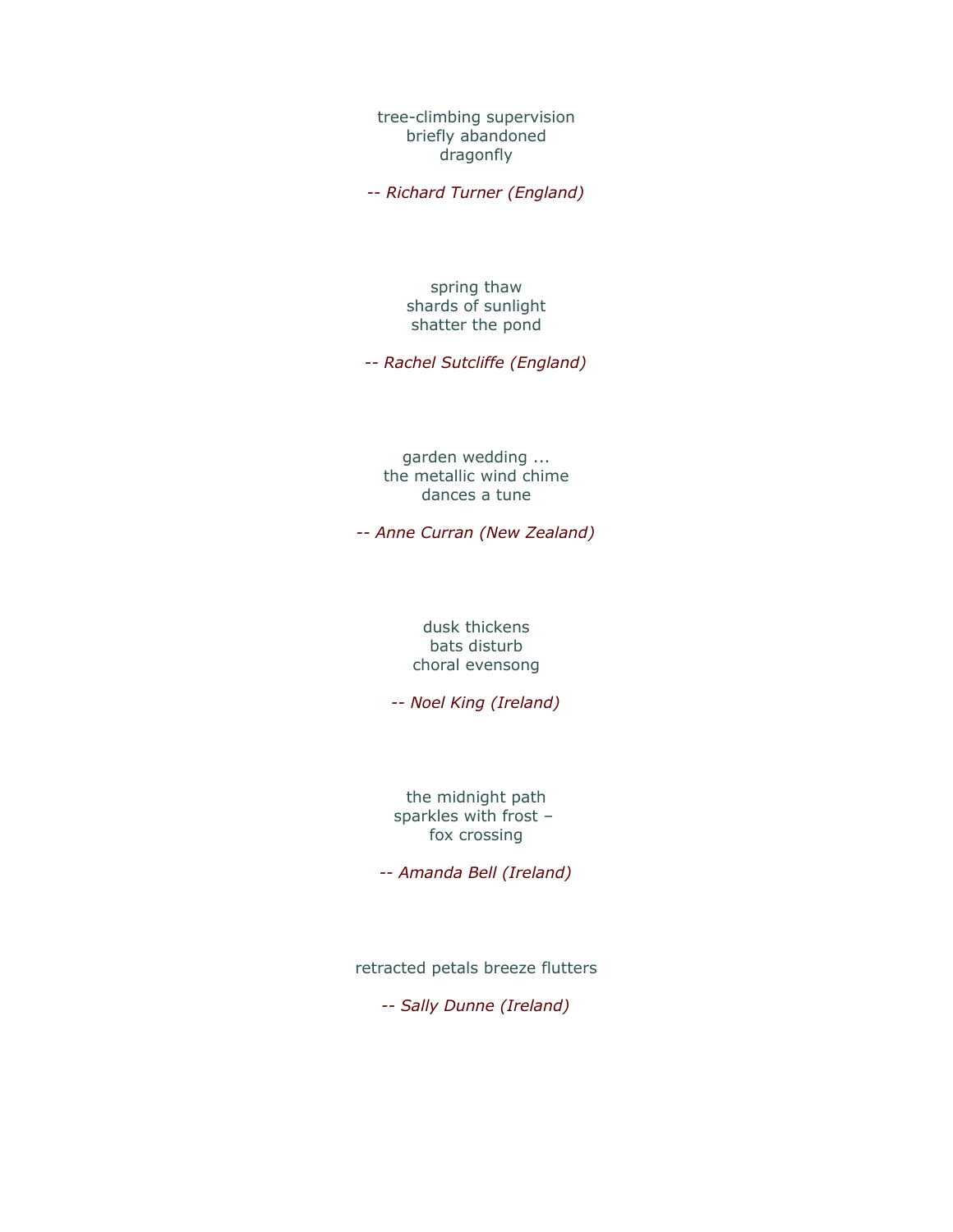textured pebbles water whispering stories

*-- Olivia Dunne (Ireland)*

swirling breeze – a hunting cormorant skims the waves

*-- Patricia Stewart (Ireland)*

monastic silence – a perfect order of rocks

*-- Niamh Denise Griffith (Ireland)*

discarded feather in withering grass – breeze moves blades

*-- Philipp Herrmann (Ireland)*

village of seagulls sails shaving grey on grey

*-- Aoife Dwyer (Ireland)*

wind-billowed sails docks gone to seed

*-- Carol Jordan (Ireland)*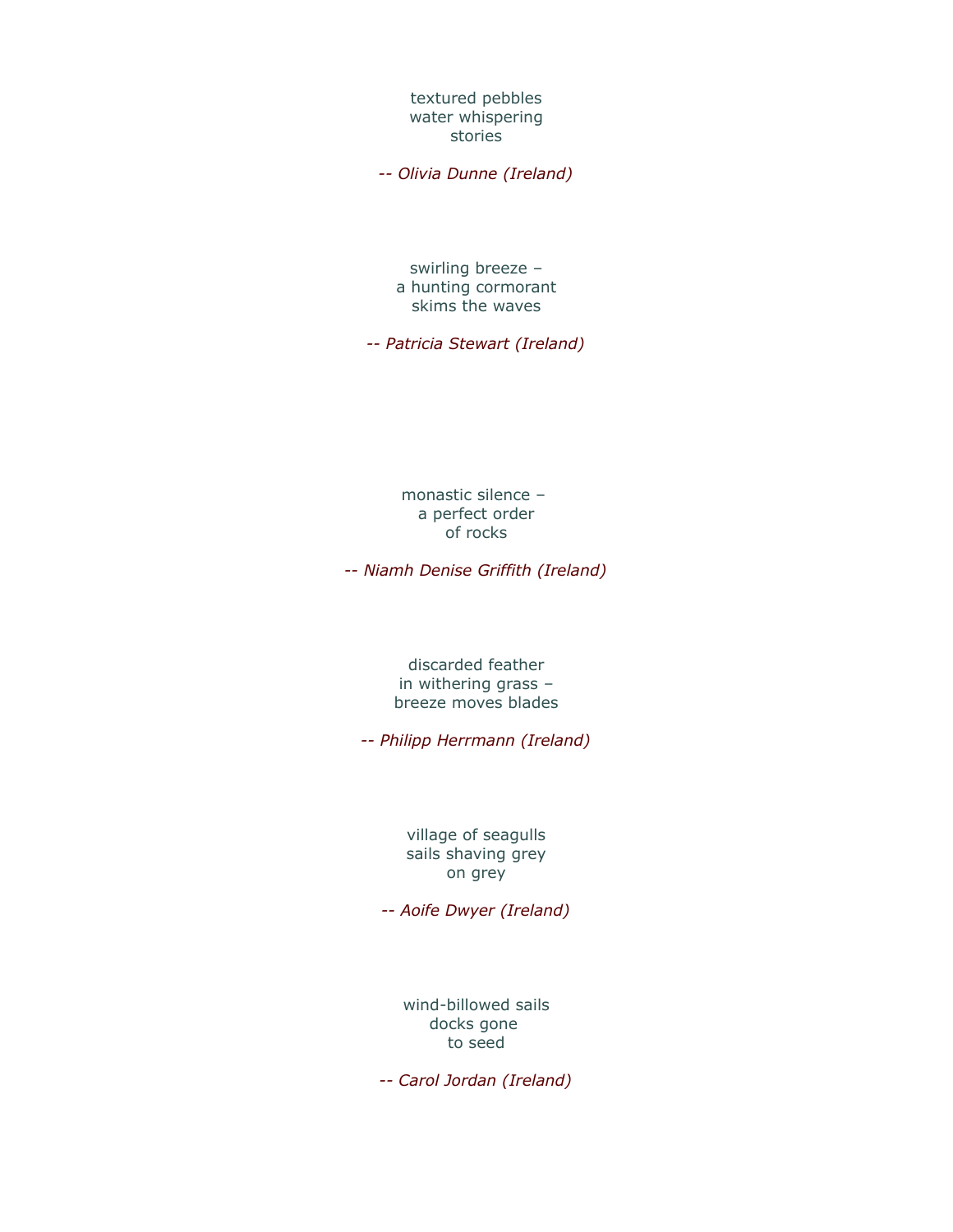music class – hail stones drumming on the roof

*-- Shrikaanth Krishnamurthy (India/England)*

sparkling light – crows shift darkness from tree to tree

*-- Pravat Kumar Padhy (India)*



September park dozens of soldiers sweeping leaves

crosses buried in snow – all I can say about my homeland

*-- Adam Hlobus (Belarus; translated from the Belorussian by Anatoly Kudryavitsky)*

fog over the park – footprints in the snow show black

> roadside cross welcoming me with open arms

*-- Uladzimer Sciapan (Belarus; translated from the Belorussian by Anatoly Kudryavitsky)*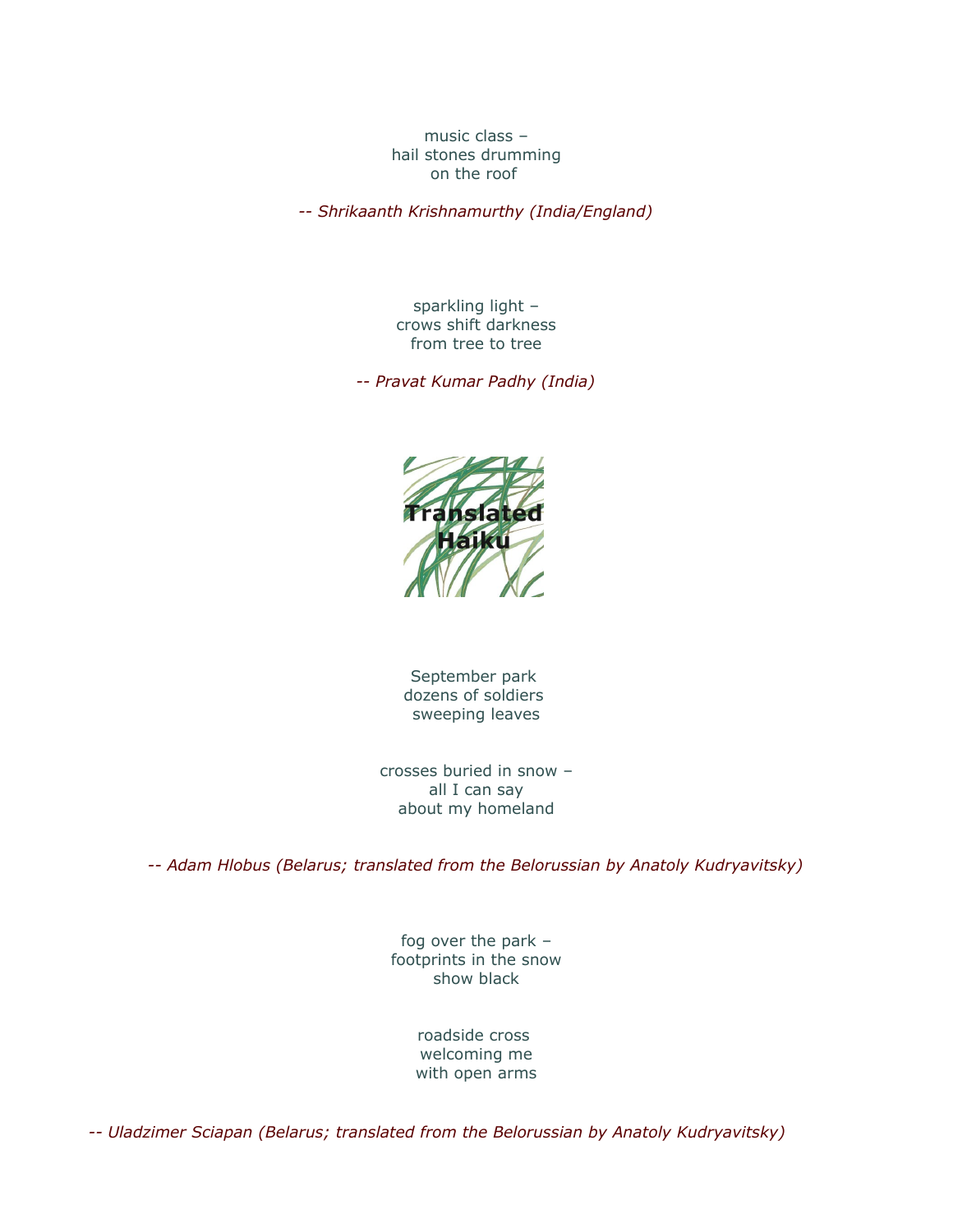

# **High Water Marks**

*by Glenn Coats (USA)*

That night, I thought about the man who came to talk to my father at the dock; how easily my father spoke to strangers. The man who introduced himself as Jim kept a boat a dozen slips away from my father's. He had grown up near the marshes, had fished and raked clams all of his life. Jim knew how to catch snapper blues and he threw anything silver into the bay and the blues could not resist. He caught gar and kingfish which belonged farther south in the Carolinas; hoisted eels onto the pier that were thick and long as his arms. The man was twenty-eight years old and engaged to a girl who could row a boat fast as any man, knew how to work a crab trap and swam for long distances under water. It seemed like Jim had lived a long full life and I prayed to God that I too would live until I was twenty-eight. It seemed long enough at that moment.

near the sea houses fill and empty

morning tide the sand swept clean of stories

# **Emergency**

#### *by Michael Dylan Welch (USA)*

In my distraction, I mistakenly dial the wrong number, but hang up before anyone answers. My eyes grow wide in momentary mortification. Seconds later, the phone rings.

"This is 9-1-1 – did you have an emergency?"

"No," I explain. "I accidentally pressed the wrong speed-dial button. My apologies, but I'm glad to know you called back."

I hang up the phone, and wonder why it's so hard to call you. And if I did, whether you would ever call me back.

pink buds on the cherry beginning to show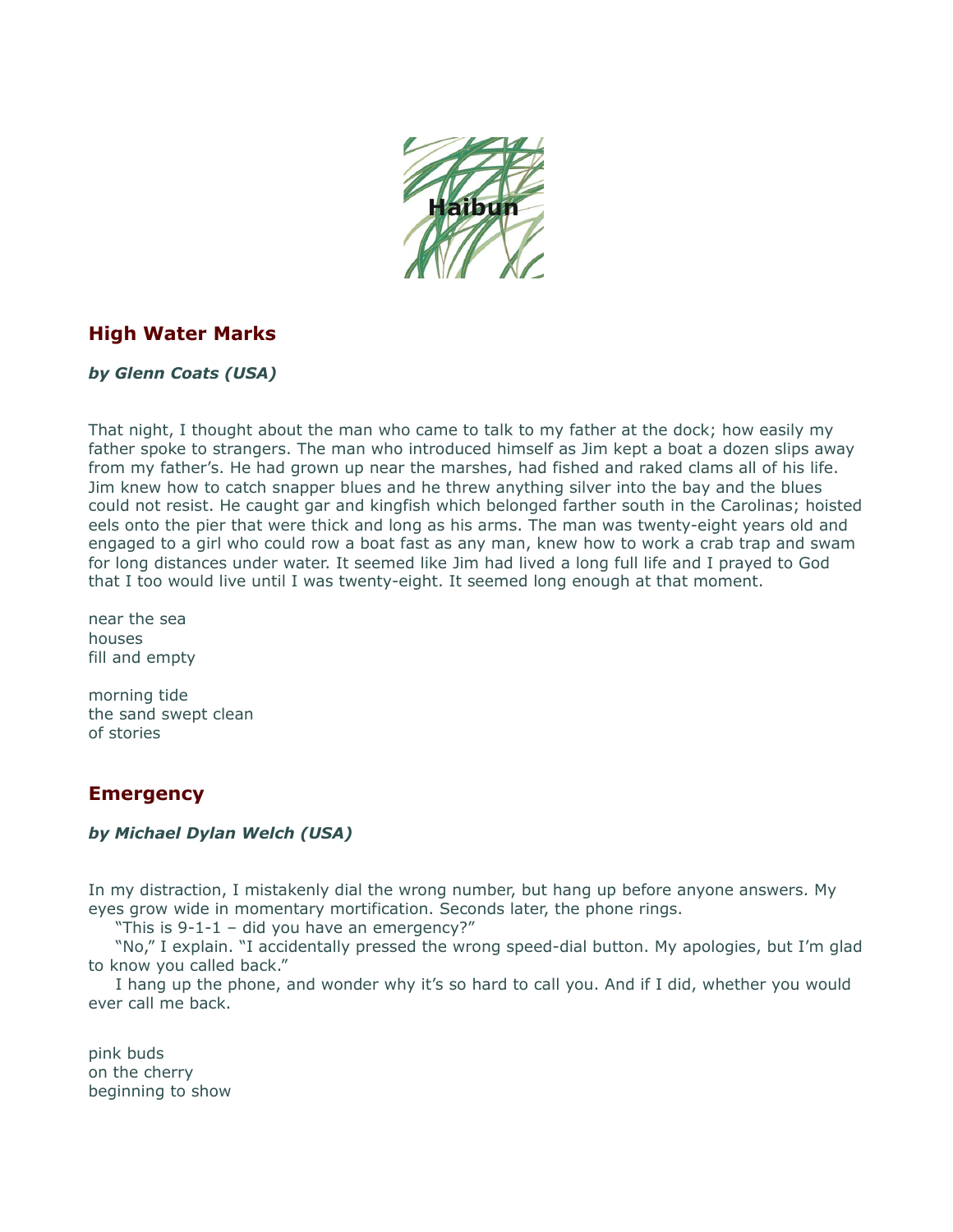# Shamrock **No**  $\frac{31}{100}$  **[Haiku from Ireland and](http://shamrockhaiku.webs.com/)**

An international online journal that publishes quality haiku, senryu and haibun in English

*irishhaikusociety[at]gmail.com* (not for submissions)



News and Announcements

# **IHS International Haiku Competition 2015 announced!**

The Irish Haiku Society International Haiku Competition 2015 offers prizes of Euro 150, Euro 50 and Euro 30 for unpublished haiku/senryu in English. In addition there will be up to seven Highly Commended haiku/senryu.

Details and previous winners here:

IHS International Haiku Competition 2015 announced!

The Irish Haiku Society International Haiku Competition 2015 offers prizes of Euro 150, Euro 50 and Euro 30 for unpublished haiku/senryu in English. In addition there will be up to seven Highly Commended haiku/senryu.

Details and previous winners here: http://irishhaiku.webs.com/haikucompetition.htm

All the entries shall be postmarked / e-mailed by 30th November 2015.

Good luck to all!

All the entries shall be postmarked / e-mailed by 30th November 2015. Good luck to all!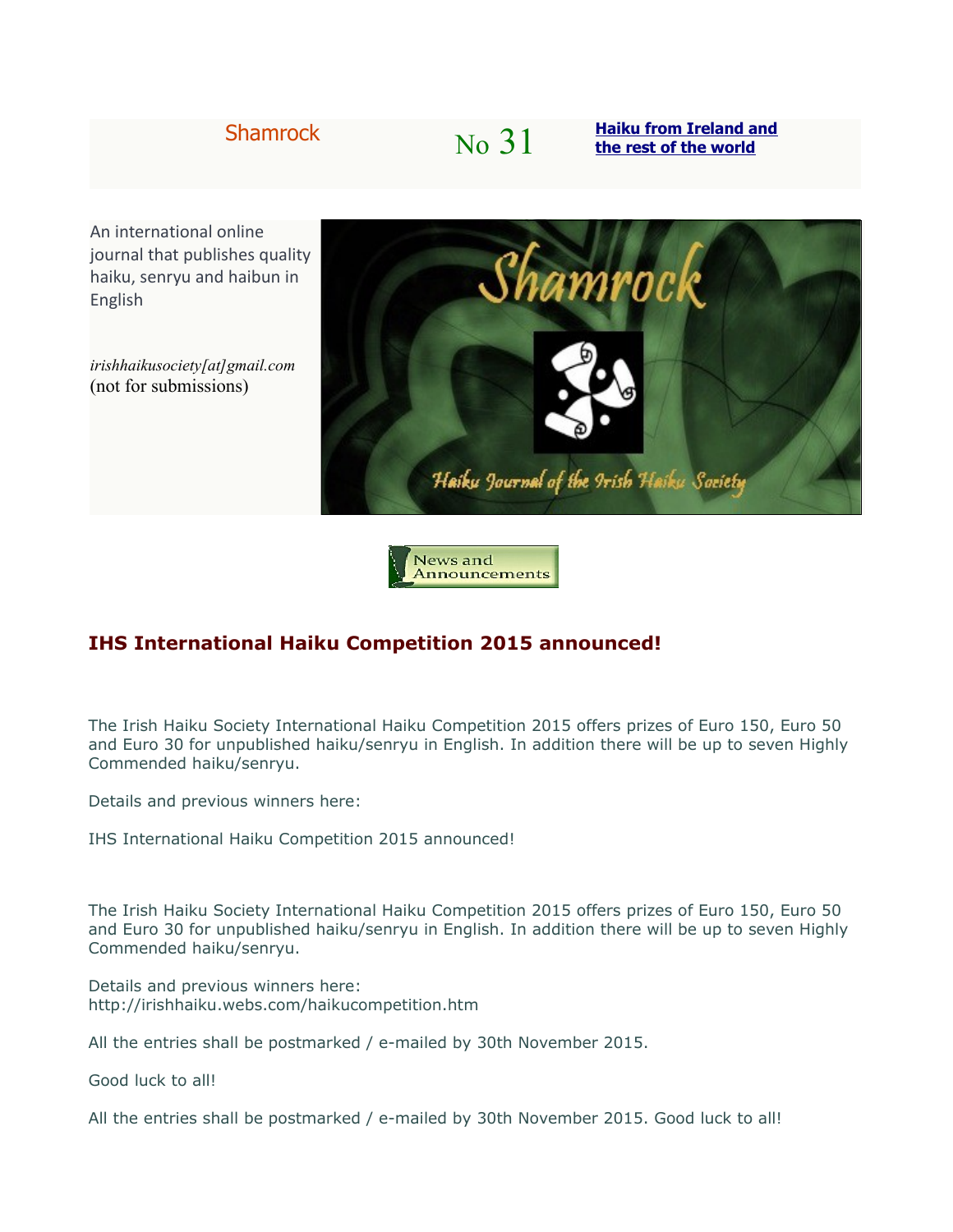

sunset on Gloucester Lane – concrete bollards in railing shadow twine

> after rain half a dozen pigeons making ripples

shadowland – around the ash a circle of black leaves

a free-for-all in the willow arch – sparrow convention

heat wave – in the pond tadpoles simmering

hauliers – birdsong winching up the sun!

*-- Hugh O'Donnell (Ireland)*

cooing pigeons from the branches bubbles of woodwind

> wild geese veering north on the starmap

bluebell wood footprint of the sky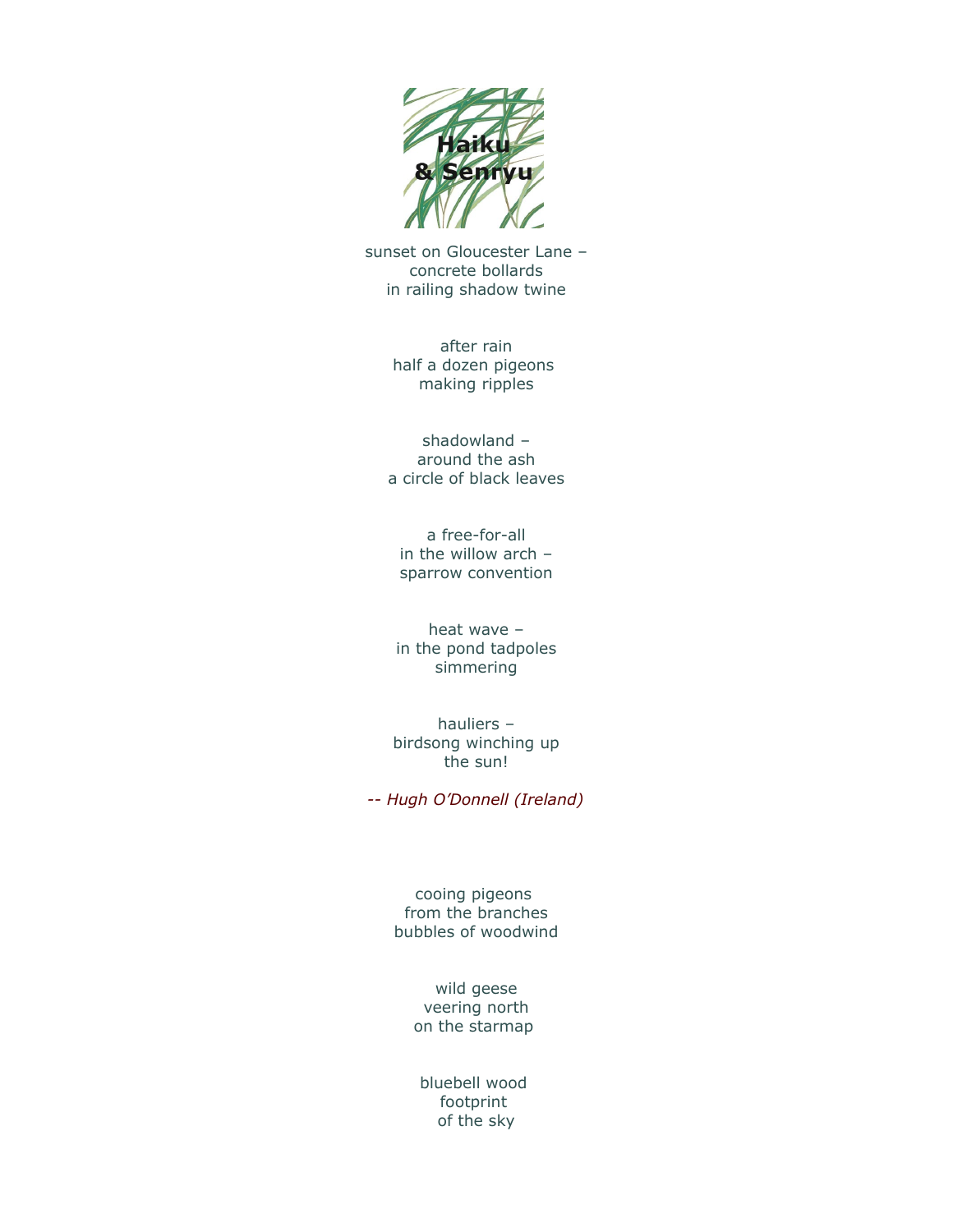against the window the fly's filigree wings the gauze of rain

on dark foliage jasmine flowers sip the starlight

a sudden slit in the papery sky – golden ink spilt

*-- Anton Floyd (Ireland)*

rice picking – grass carp brushes ankle

dusk – swallows weave through bails of hay

walking to church – the bells make the new air colder

> daybreak – first wind through the oaks

father's old house – his voice both here and gone

twilight – waves breaking with the fisherman's casts

*-- Michael Andrew (Ireland)*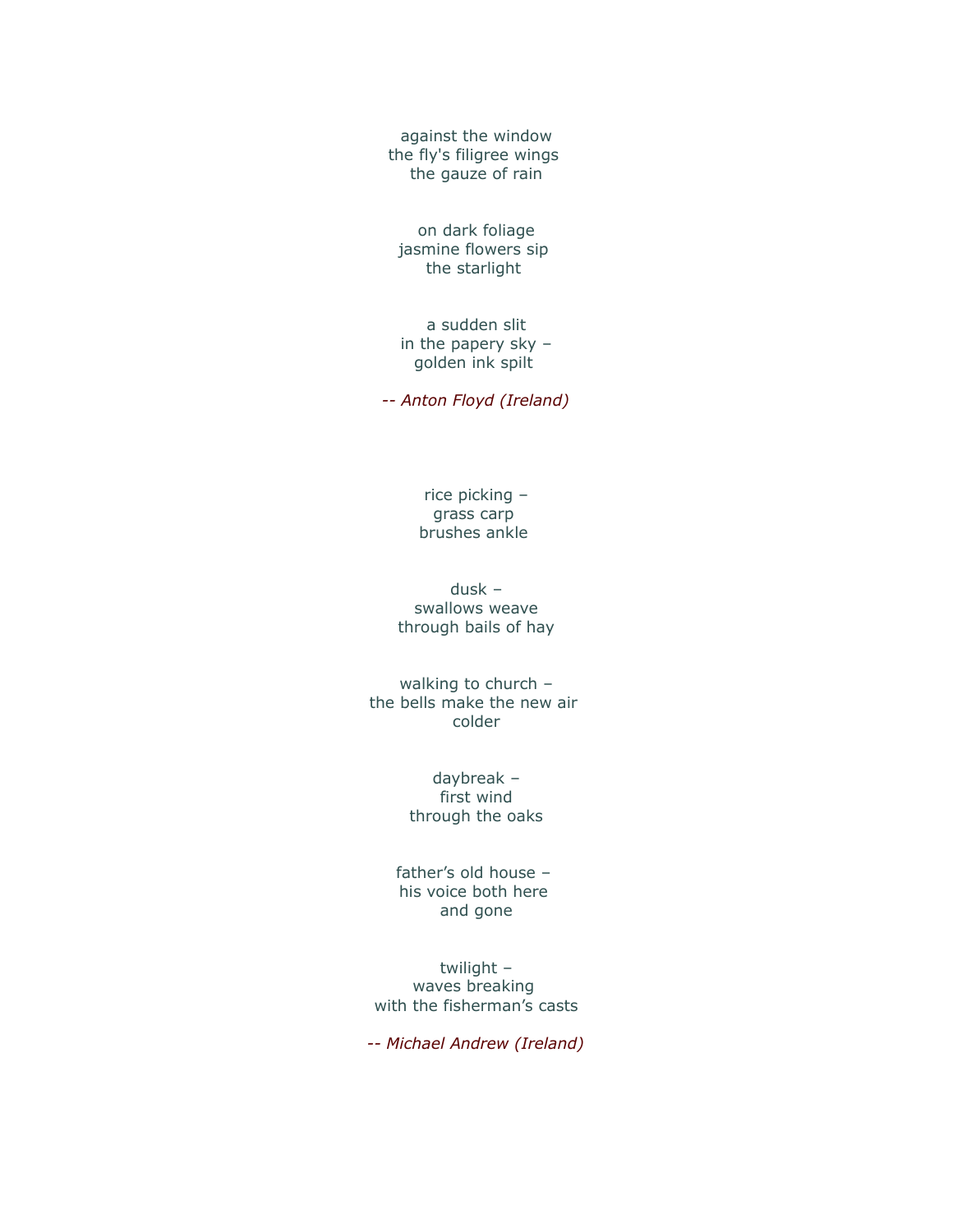moonlight through thorny trees – a scarlet tanager

evening lull a seaside cave exhaling butterflies

a moment's interlude the young soldier staring at his hands

> weeping cherry tree in the graveyard the first to bloom

depth of autumn horses bow before the setting sun

*-- Anatoly Kudryavitsky (Ireland)*

#### coral trees losing hearts all day long

peacock spider adrift in a gusty sea of sunflowers

hovering peregrine fixed above the cliff fulcrum of shadows

drifting lotus root breathing the wet light

*-- Paul Casey (Ireland)*

spring frost a puff of cirrus swept from the moon's mouth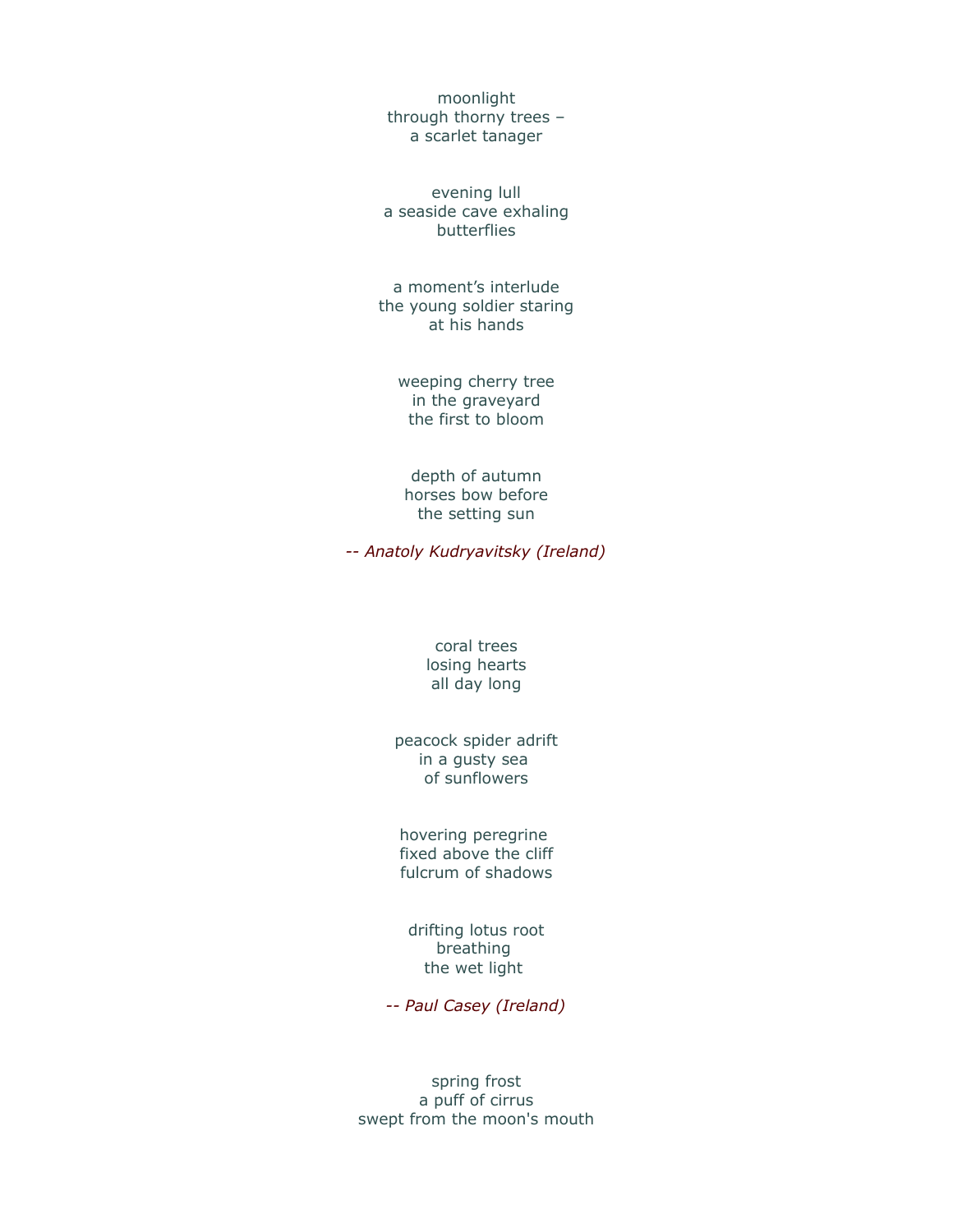choppy waves a young concertina player juggling a hornpipe

last autumn's leaves cartwheeling through the still May dawn

winter solstice the footsteps of a missing dog return

*-- Mary O'Keeffe (Ireland)*

tide on the turn estuary driftwood chops and churns

dense forest floor along the rotting trunk a row of saplings

river divides the island granted right of way

last rook leaves gleaned corn field empty

*-- Michael Scott (Northern Ireland)*

season of mist mushrooms sprout up in the city park

> moss growing without roots… travellers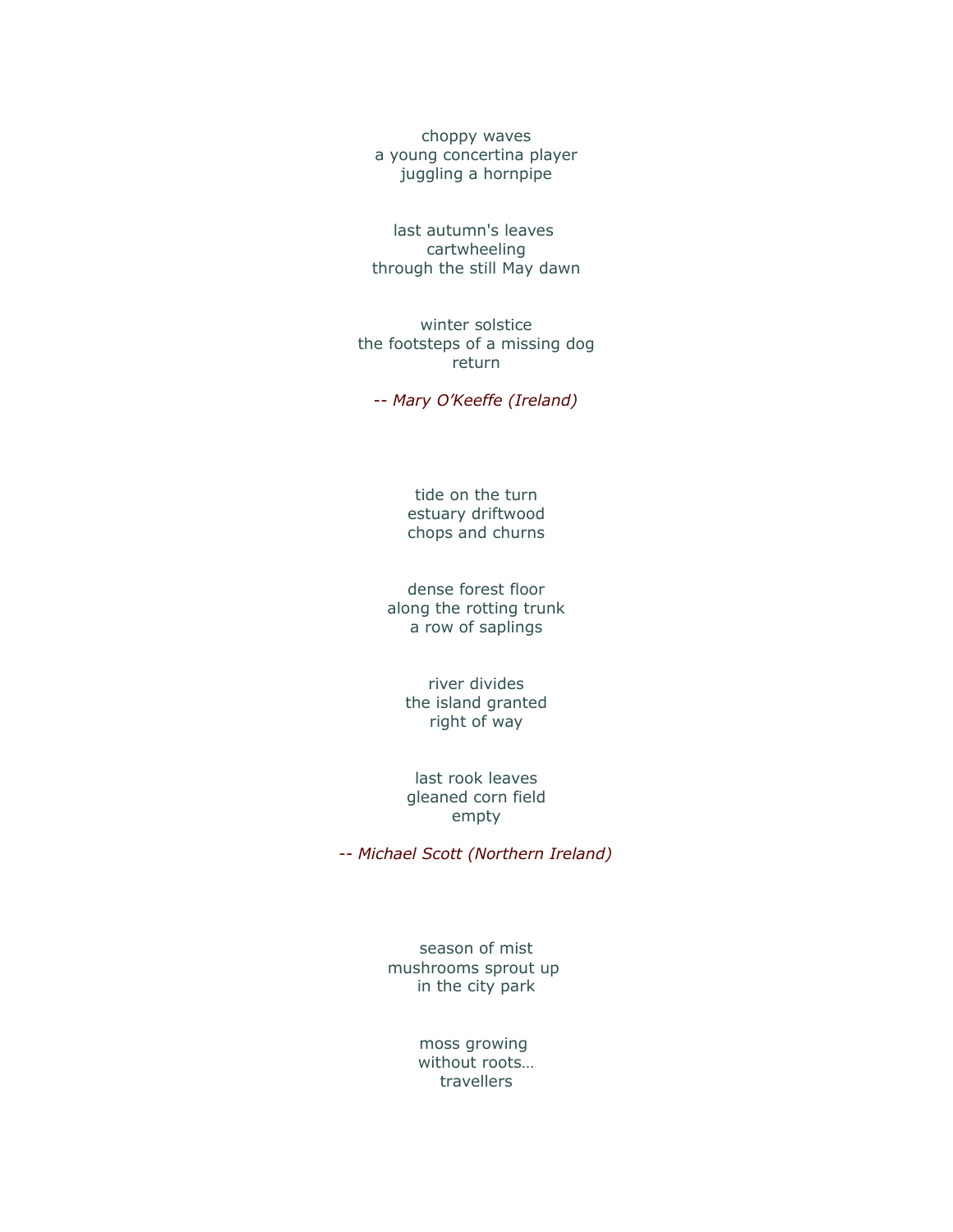#### rainstorm a daffodil twines around the bare tree

#### heather bush full of bees… starless sky

*-- Alex Bramwell (England)*

gloomy morning damp irises spark in the garden

weeding some sort of order in the winding path

out from the ditch and into the ditch – a fox's tail

*-- James Burke (Ireland)*

September sunshine buddleia abloom with butterflies

through the mist… beechnut burrs crackle underfoot

morning frost writing on the windscreen in whorls

*-- Patrick Gerard Burke (Ireland)*

distant sirens over the border bridge a blood moon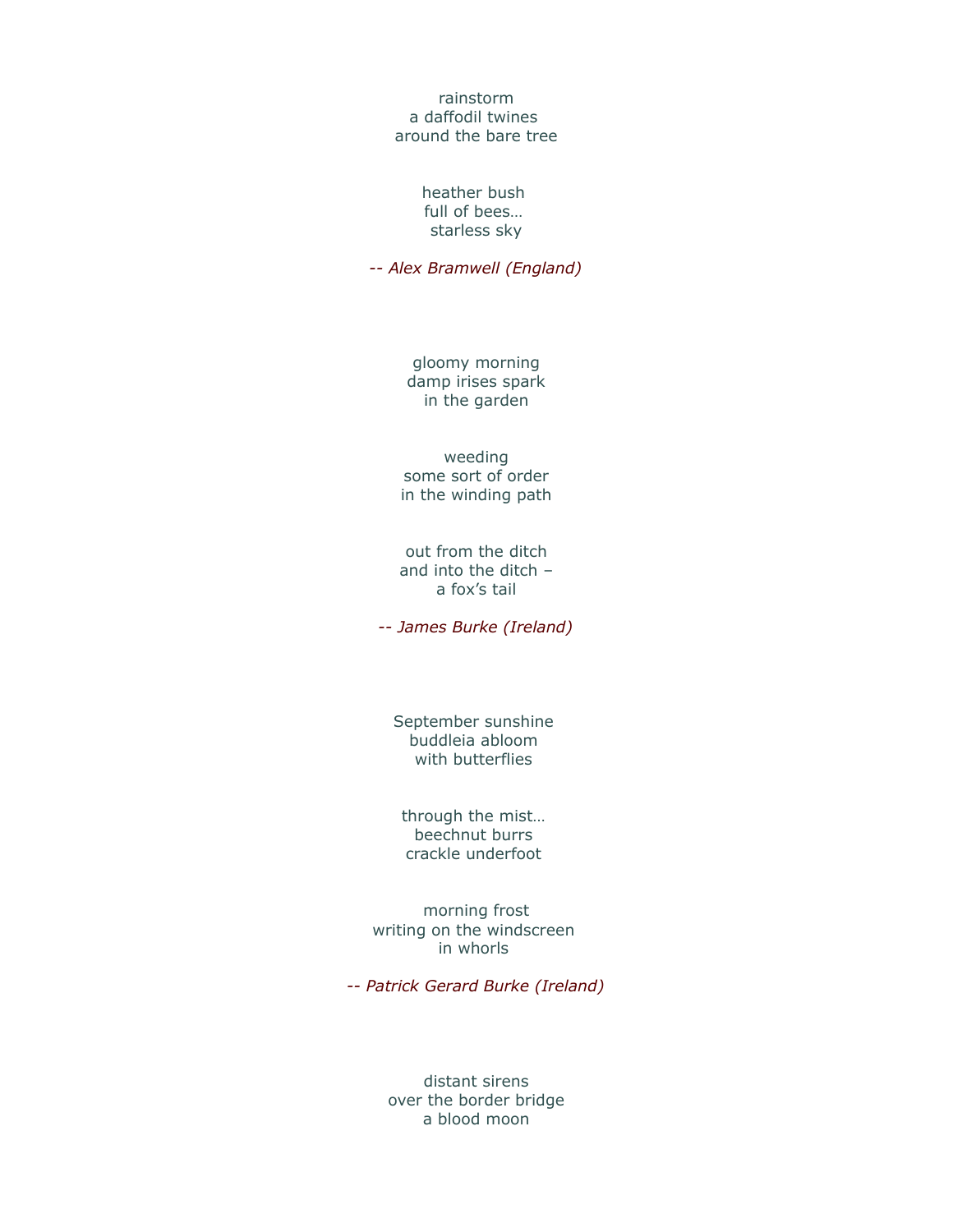spring dewdrops... in my dead friend's room the clock still ticks

floating in the pond the frog my drunken shadow

*-- Chen-ou Liu (Canada)*

a sparrow's wandering footprints late snowfall

spring rain the cat's possession of my chair

*-- Ignatius Fay (Canada)*

whimpering the dog tied to the hospital

frozen dawn the runner recovers in his own steam

*-- David Serjeant (England)*

lightning – the spider slips deeper into the bath

> a caterwaul sets off the dogs spring moon

*-- Paul Chambers (Wales)*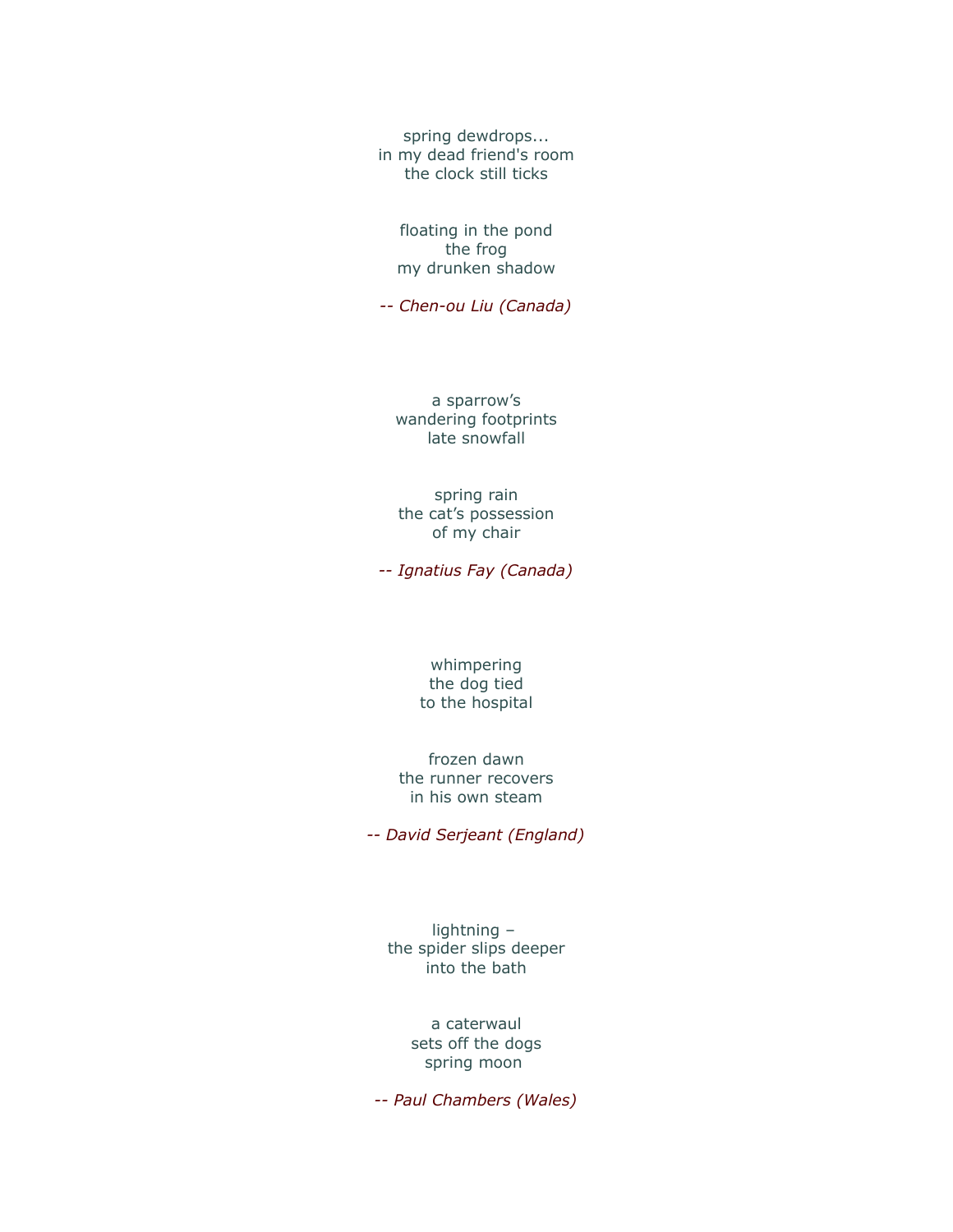traffic junction – carrion crows hitch a lift on the wind

debris strewn beach – the fishermen gather rubbish

*-- Juliet Wilson (Scotland)*

reflections quiver in the pool willow branches

### icy path – hesitant hops of a thrush

*-- Michael Gallagher (Ireland)*

leaf by leaf the oak's slow opening to light

first sound of the new year a laughing gull

*-- Peter Newton (USA)*

loose thump of the bullfrog's cello – the moon ripples

copper beech leaves – the dull glitter of carp in dark water

*-- Kim Welliver (USA)*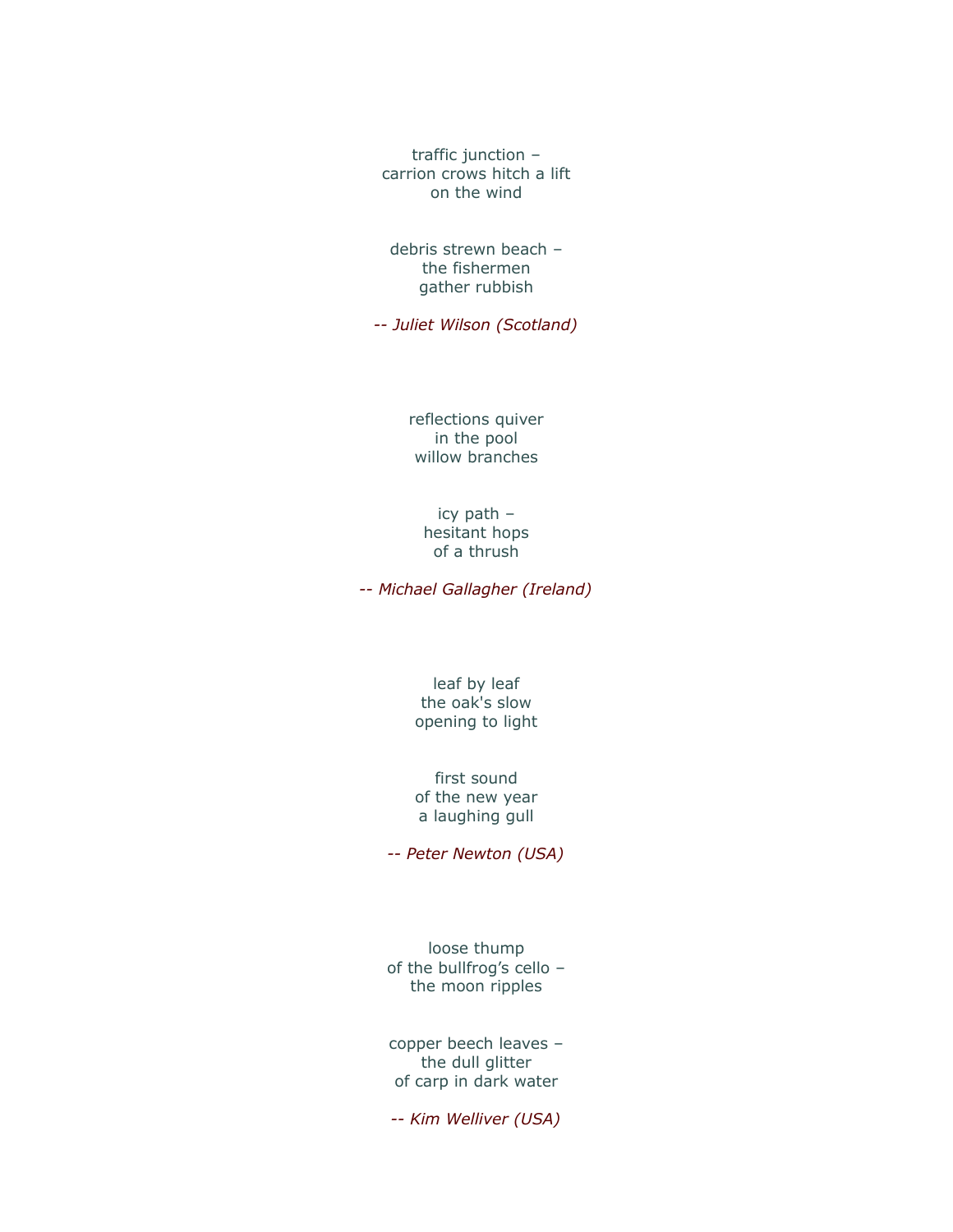last night's argument in the morning air wildfire smoke

lone mourning dove follows the pair cooler mornings

*-- Alanna C. Burke (USA)*

under moon glow – sand waves in the long jump pit

spring field – each step an explosion of grasshoppers

*-- Kent Travis (USA)*

dawn concert a quartet of crows debugging the lawn

*-- Adelaide B. Shaw (USA)*

rhododendron the wren turns his head from side to side

*-- Ann Magyar (USA)*

daybreak... a fallow field lights up in dewdrops

*-- Lolly Williams (USA)*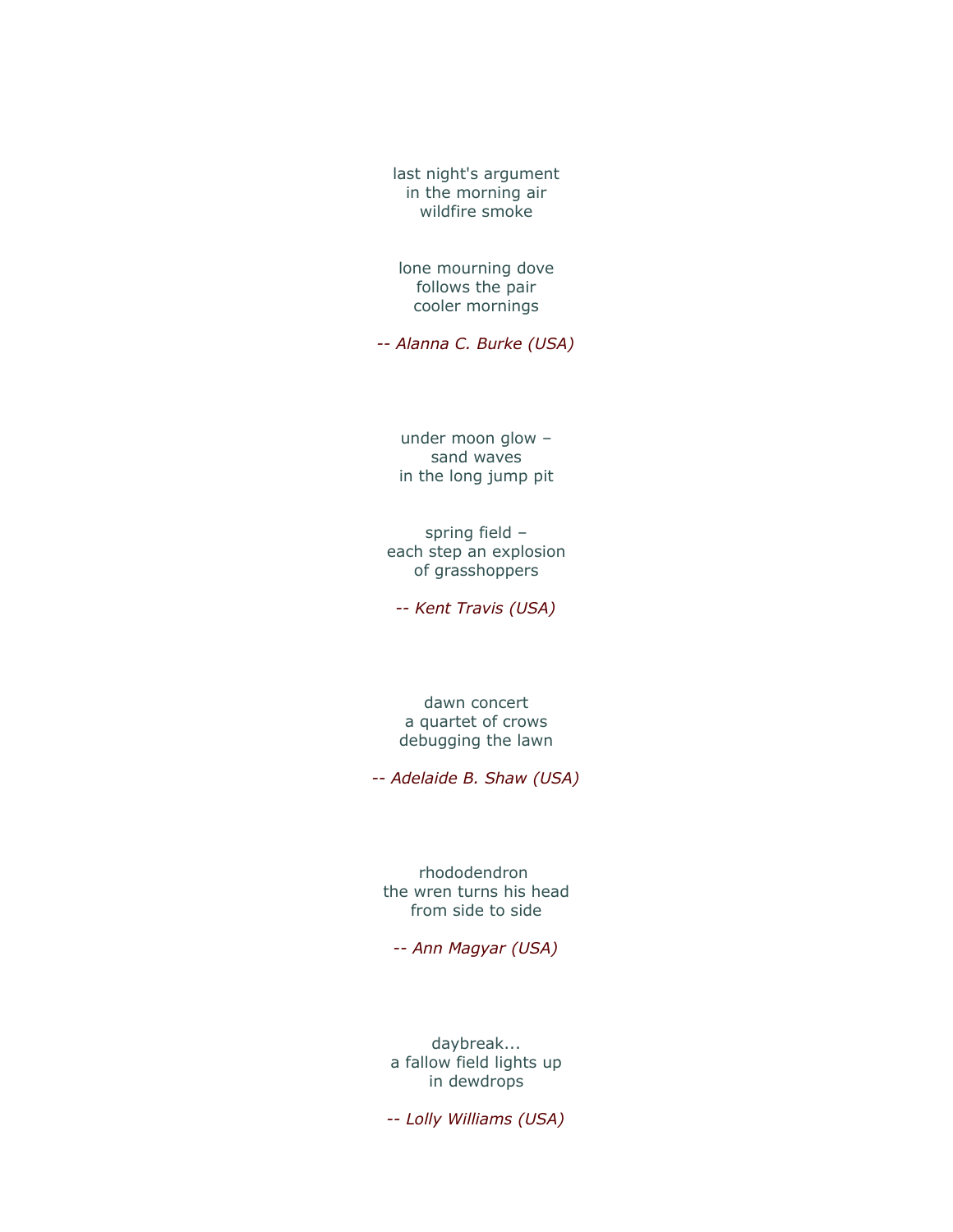full moon the black widow keeps to the shadows

*-- Cyndi Lloyd (USA)*

garden gnome cabbage leaves tickle the white beard

*-- Kyle Craig (USA)*

polishing mirrors – his children's faces shine from a far-off hut

*-- Darrell Petska (USA)*

summer downpour the cat's fur scented with the neighbour's perfume

*-- Nola Obee (Canada)*

a muskrat sequins of sun ripple the silence

*-- Debbie Strange (Canada)*

window ice the garden thaws in sparkles

*-- Simon Hanson (Australia)*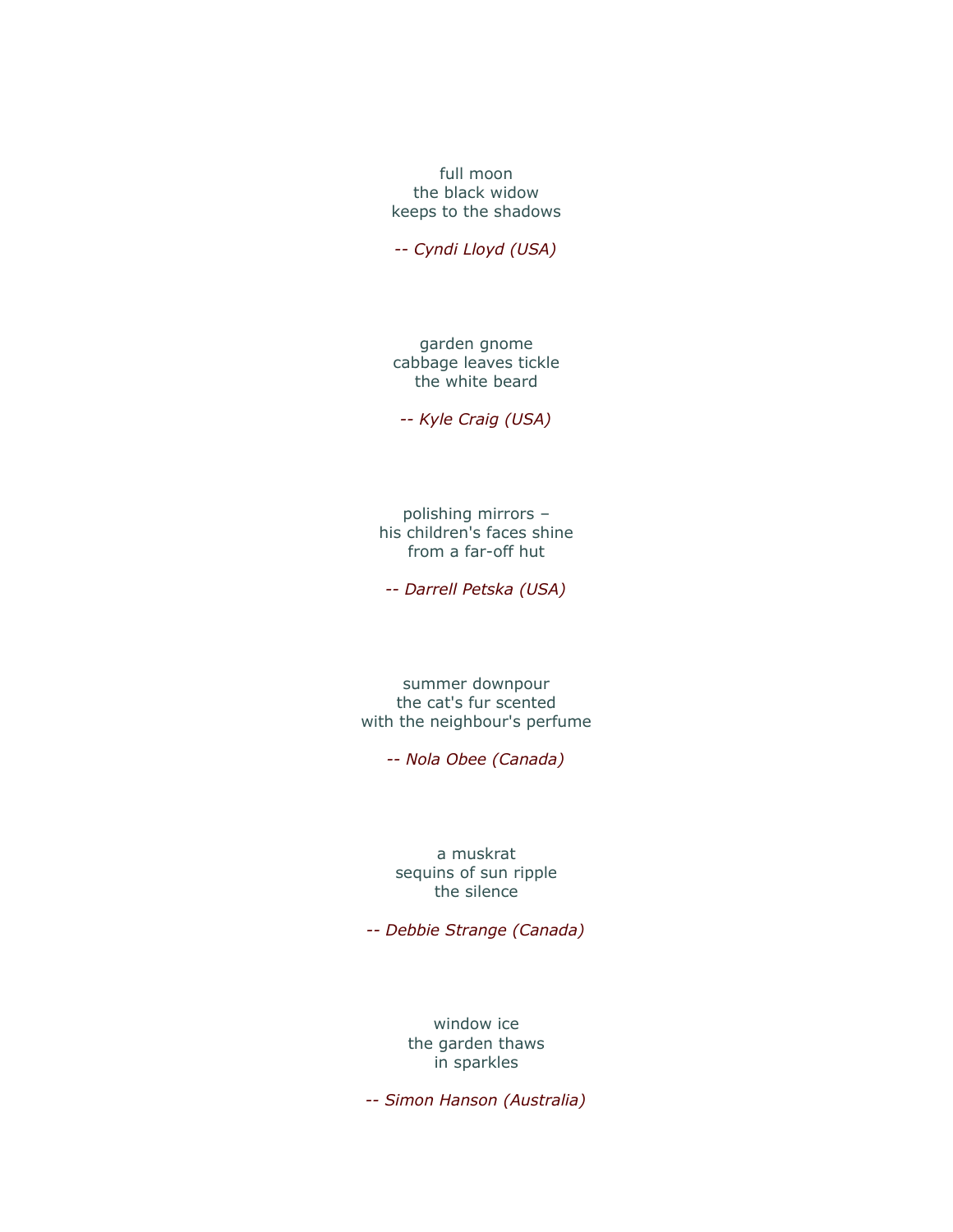local oval a weekday wind whips leaves into goal

*-- Jan Dobb (Australia)*

forked hay sheaf coiling out of itself – a brown snake

*-- Mark Miller (Australia)*

a watery sun from the morning horizon steam from the hog's back

*-- John Hawkhead (England)*

a still morning the cuckoo naming itself out of sight

*-- John W. Sexton (Ireland)*

just when I thought my luck was turning lone magpie

*-- Eileen Sheehan (Ireland)*

heat haze a butterfly attempts to land again

*-- Vincent O'Connor (Ireland)*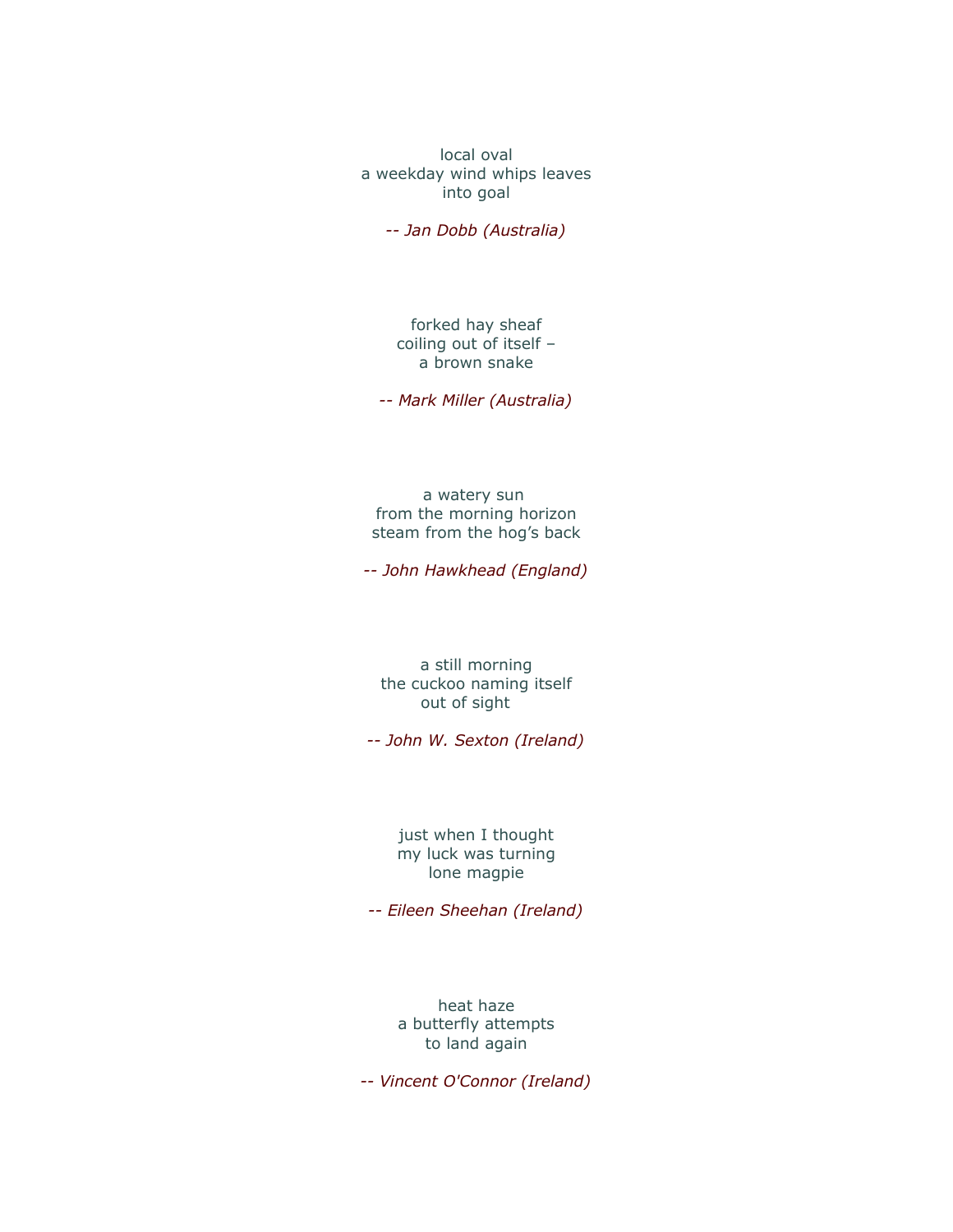grey mist settles in his very bones – harsh winter

*-- Kara Craig (Ireland)*

sunrise fish in shallow water escape the darkness

*-- William Gibb Forsyth (Ireland)*

at the water's edge marsh marigolds spilling yellow

*-- Teresa O'Neill (Ireland)*

quieting the mind between highways a trimmed maple

*-- Nicholas Klacsanzky (Ukraine)*

black butterfly flying through a ray of sunlight

*-- Anna Klacsanzky (Ukraine)*

shadows of clouds on the summer grass drifting continents

*-- Ernest Wit (Poland)*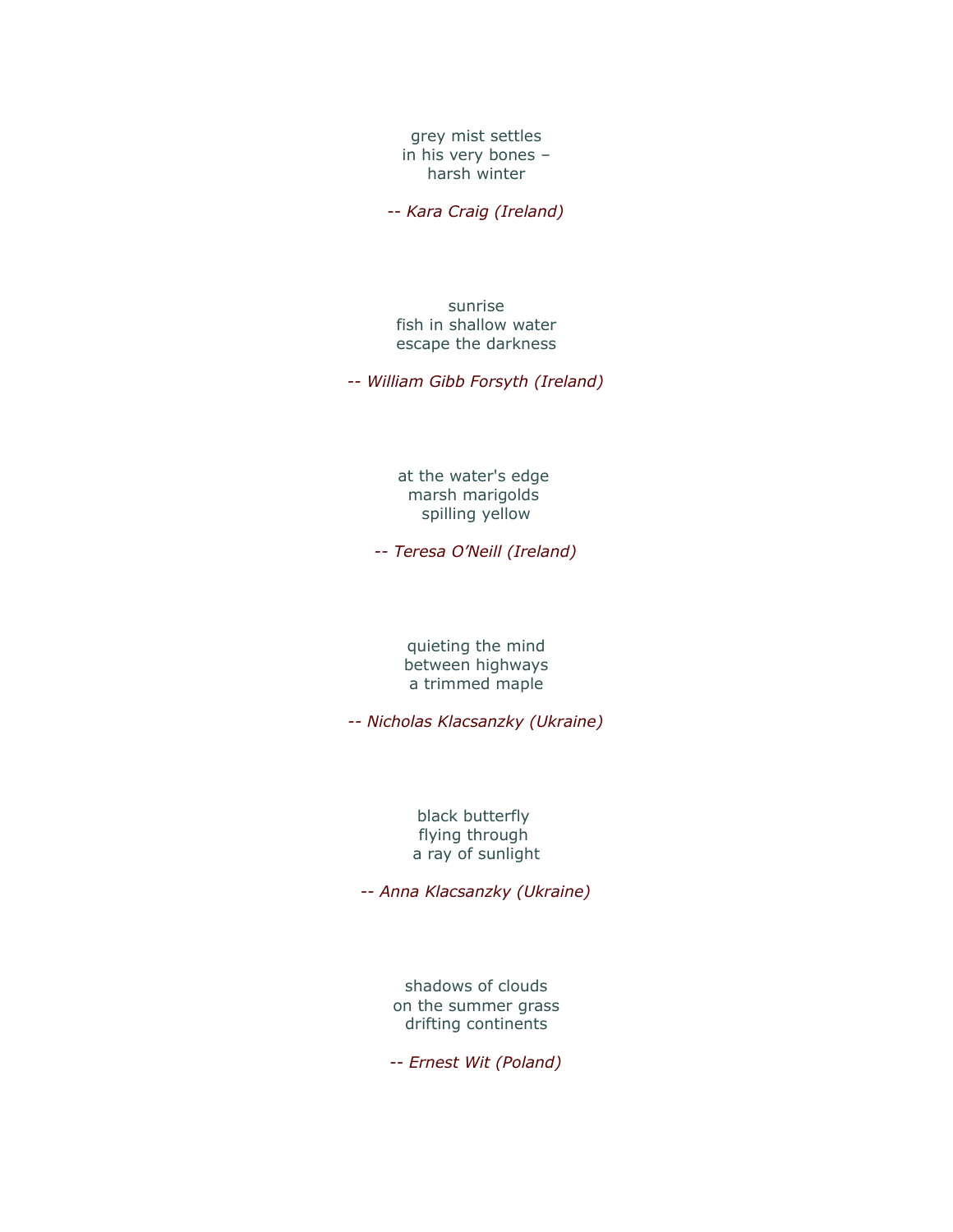scent of hay – beyond the old wooden fence a red horse running

*-- Steliana Cristina Voicu (Romania)*



sparrows the colour of last year's leaves – my homeland

> golden dandelions in the sun – domes

*-- Polina Pecherskaya (Russia; translated from the Russian by Anatoly Kudryavitsky)*

anxious times – I can't recognise the shoes left on the porch

*-- Ostap Slyvynsky (Ukraine; translated from the Ukrainian by Anatoly Kudryavitsky)*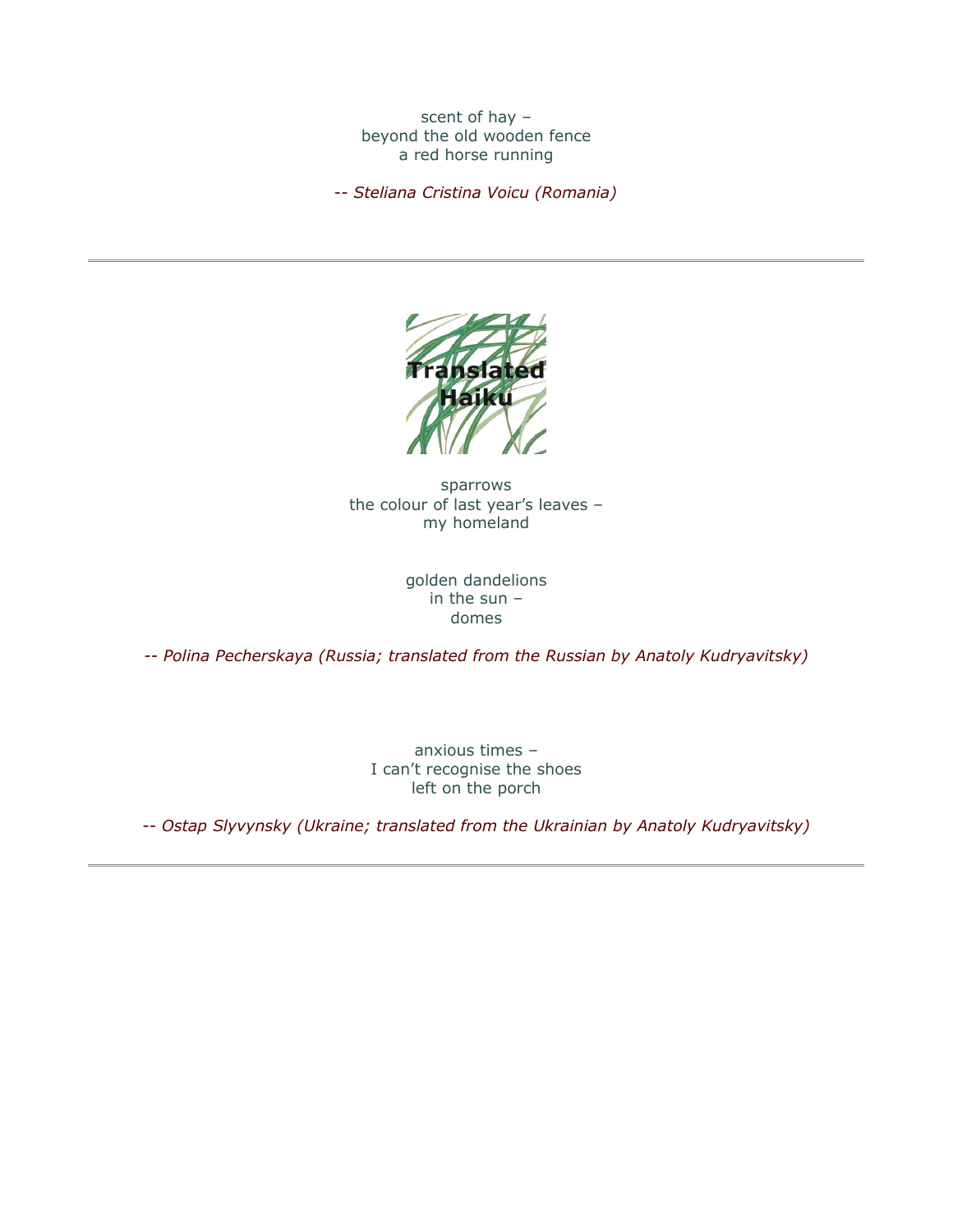

### **New Ink** *by Ignatius Fay (Canada)*

Touring tattoo studios. The work I have in mind has to look real. When people get a glimpse of my arm, I want a reaction: 'Holy shit! For a second there, I thought…'

 Not all tattoo artists are created equal. I need one who can design the artwork, draw it on paper, then do the tattoo. I firmly believe that, if the artist can't do justice to the artwork on paper, he/she won't be able to do the tattoo itself.

body art doing each other's back the shortest day

Entering the studio, I am immediately unsure. The walls are covered with drawings and photographs of tattoos. Not unusual. Most are Goth-skulls, snakes, Grim Reapers. Nothing unusual there either, except the sheer number. Resisting the impulse to leave, I decide to look at portfolios.

 The second portfolio piques my interest. The book doesn't include any images like the one I want done, but elements in it indicate that he has the technical skills I seek. He is with a client, so I wait. When he emerges from his studio with her, she is obviously pleased.

coldest day three elderly ladies comparing first ink

He is friendly, outgoing and charming, but his enthusiasm for my project is the clincher. He loves the idea, and he is convinced that he can do it justice. He is even willing to tackle the drawings without a deposit.

 Now I am waiting – impatiently – to see his preliminary drawings. winter-pale skin the tattoo artist's red dragon logo

### **Edifice** *by Raamesh Gowri Raghavan (India)*

I have before me a tourist brochure. I think it is laughing at me, the way ink soaked into paper can laugh. A way that is silent, malignant. It seems amused. That I have come to gawk, to gape. Where my forefather once cut down other people's forefathers. Like that of the brochure writer's, perhaps. Or did not. I must trust the story the ink tells me. For the blood soaked in the ground isn't saying anything.

the last installment of our home loan – father's last sigh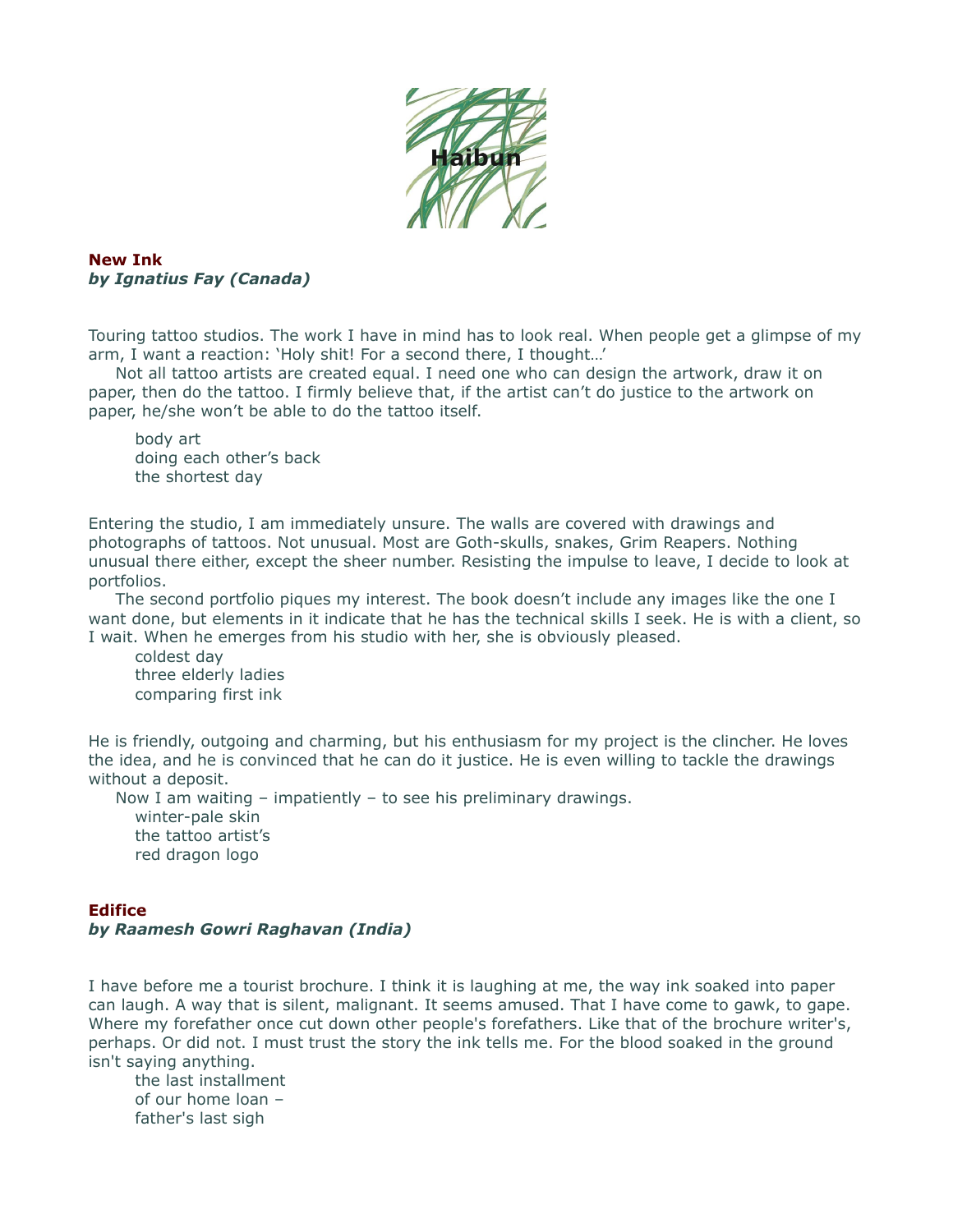# Shamrock **No**  $\frac{32}{\text{the rest of the world}}$  $\frac{32}{\text{the rest of the world}}$  $\frac{32}{\text{the rest of the world}}$

An international online journal that publishes quality haiku, senryu and haibun in English

*irishhaikusociety[at]gmail.com* (not for submissions)



News and Announcements

### **IHS International Haiku Competition 2015 announced!**

The Irish Haiku Society International Haiku Competition 2015 offers prizes of Euro 150, Euro 50 and Euro 30 for unpublished haiku/senryu in English. In addition there will be up to seven Highly Commended haiku/senryu.

Details and previous winners here: http://irishhaiku.webs.com/haikucompetition.htm

All the entries shall be postmarked / e-mailed by 30th November 2015

Good luck to all!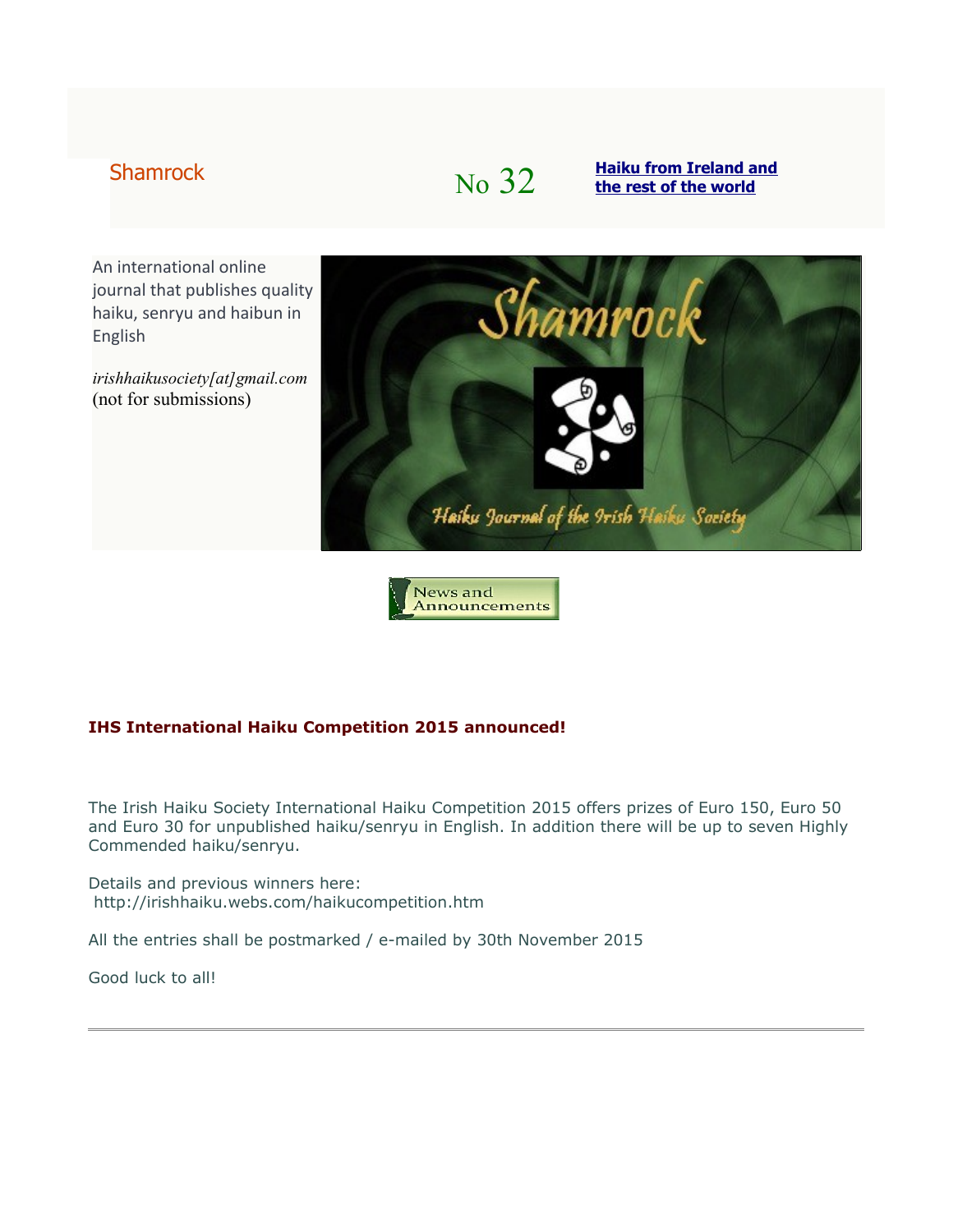# **World Children's Haiku Contest 2015-2016**

A call for Irish entries for the World Children's Haiku Contest 2015/2016 (one three-line haiku + an artwork per child from the island of Ireland under 16 years of age) organised by Japan Airlines in cooperation with the Irish Haiku Society. The winning haiku will be published in the anthology "Haiku by World Children".

The Ireland Section: rules, the entry form and more information can be found on the Irish Haiku Society website:

http://irishhaiku.webs.com/haikucompetition.htm

All the entries shall be postmarked by 15th February 2016.

## **Shamrock Haiku Journal Readers' Choice Awards**

We invite all the readers of *Shamrock Haiku Journal* to vote for the best haiku/senryu poem published in 2015, i.e. in the issues THIRTY to THIRTY-TWO (you cannot vote for your own poem, though).

To vote, send an e-mail to irishhaikusociety[at]gmail.com with "Best haiku of 2015" or "Best senryu of 2015" in the subject line. Please insert the full text of the poem you vote for (only ONE poem in each category) plus the name of its author in the body of your e-mail. The deadline for vote is 31th January, 2016. The best poems will be named in the next issue of *Shamrock Haiku Journal.*



rising moon the fine craters on her skin

corner light a slug hauls its shadow up the wall

smoke obscures the stars a mollusc begins to open

> midnight crows begin their calling hours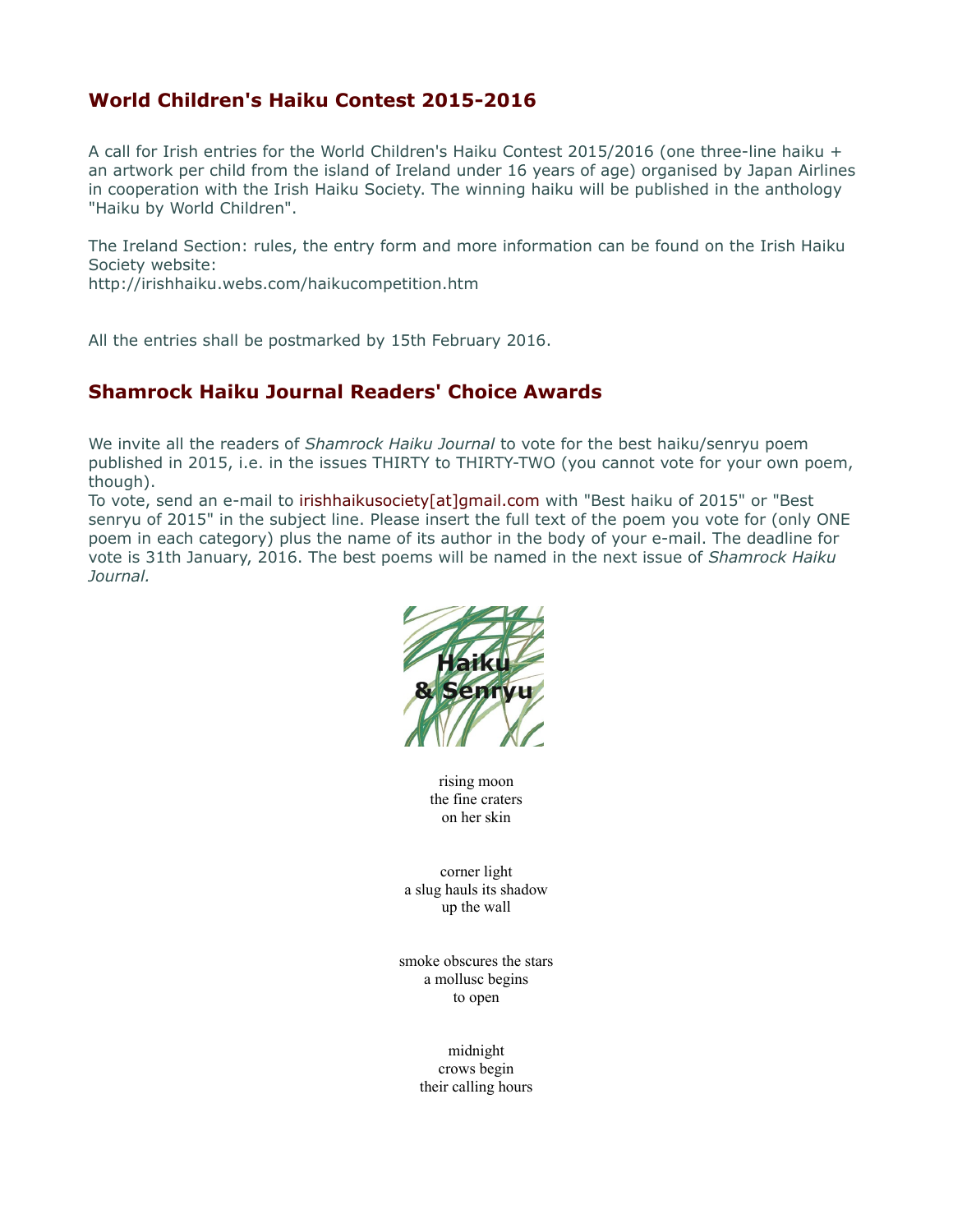the lift held aloft waiting for a dead person to come down

shifting snow the smell of summer in the shed

*-- Ian Willey (USA – Japan)*

washing clothes in the cold mountain stream – buttons flash

> an owl glides over the black tree – moon stands stock still

pilgrims on their way home – rain falling on the mud path

a thousand flags flapping in the cool morning air – monkeys climb the hill

under the Dhauladar rocks, a stony path to the market

down the Ganges on an old wooden boat – sun sinks under water

*-- Siofra O'Donovan (Ireland)*

pushing through the dead of winter snowdrops

where the meadow becomes a ravine chiffchaff's call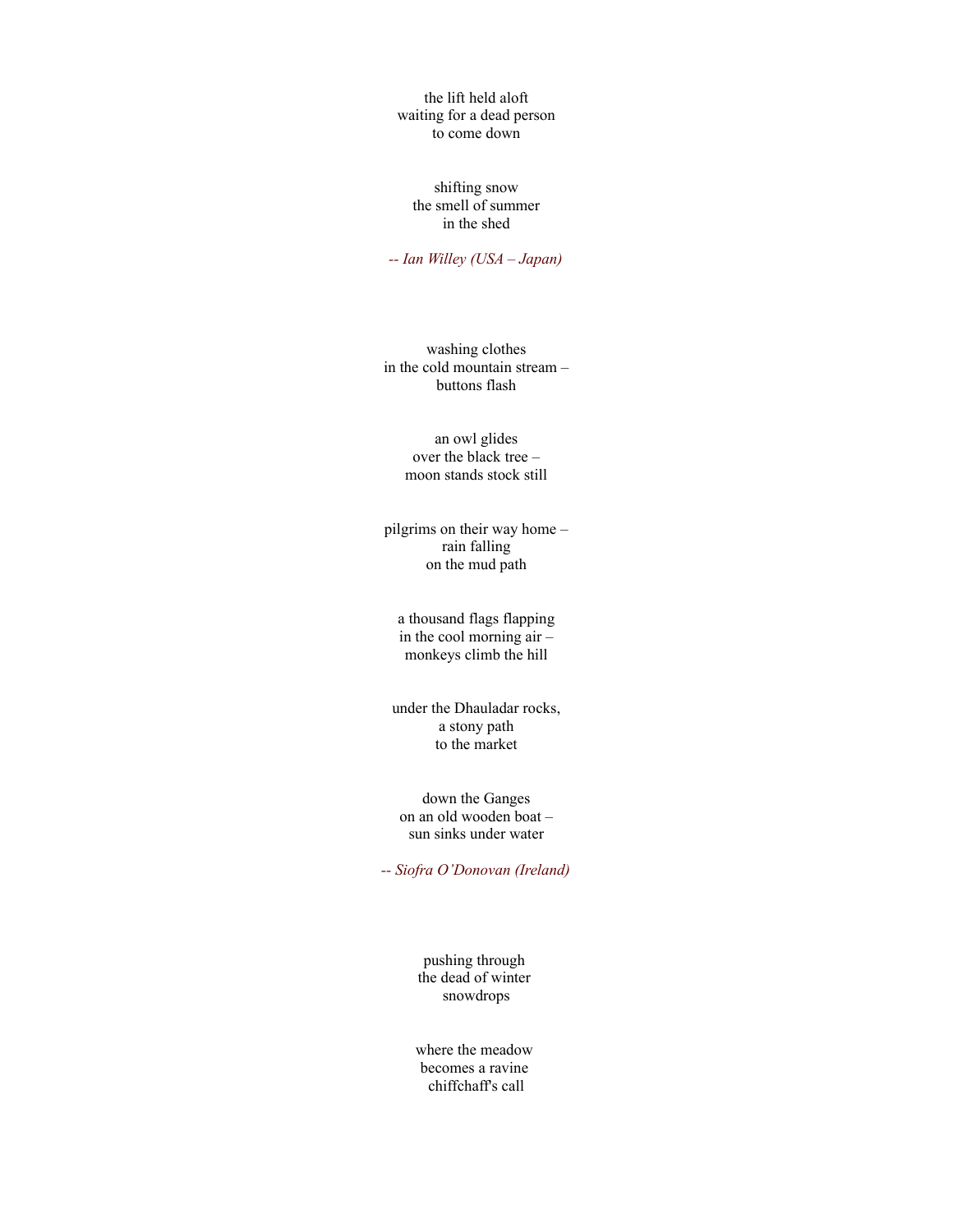chilling breeze a coot stays close to the lough shore

fallen slates the little owl's eyes through the mist

graveyard's edge the damsons close to falling

*-- Thomas Powell (Northern Ireland)*

hiding in the vine – grape-green eyes of the white cat

cloud shadows scudding on foothills above the bay – mottled blue lobsters

white haze of frost-laced windows – cashmere layers

darting bird's foot – the green clawed grapevine grapples the trellis

Nollaig na mBan – winter sun redecorates the undressed tree

Nollaig na mBan: Women's Christmas in Ireland

*-- Amanda Bell (Ireland)*

pond's edge… the budding limbs of polliwogs

evening calm a spider webbing the breeze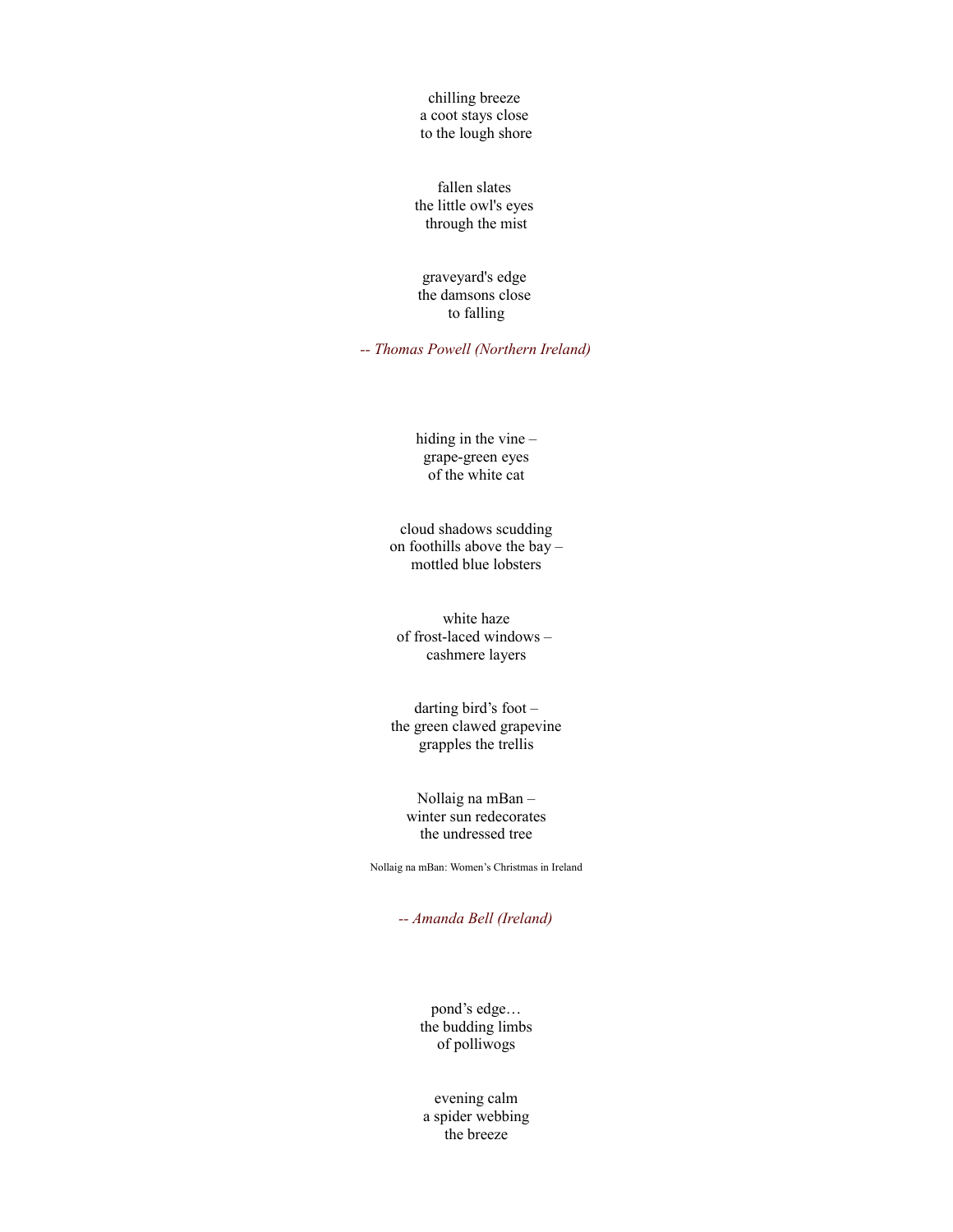bumblebee I, too, am drunk with wild azaleas

after the storm a cricket then crickets

the white of the white koi summer clouds

*-- Ben Moeller-Gaa (USA)*

colder days… walnut trees yet in leaf in the dying light

sun low in the sky – warm grass swarms with grasshoppers

against sunset wall autumn brushwood stacked away from the wind

small shrine a blue prayer flag among stubbles of thistle

*-- Barbara Morton (Northern Ireland)*

river shadows his fishing rod leaning against the willow

river's edge the rippled shapes of acacias

moonset pale light skimming the ridge

*-- Gavin Austin (Australia)*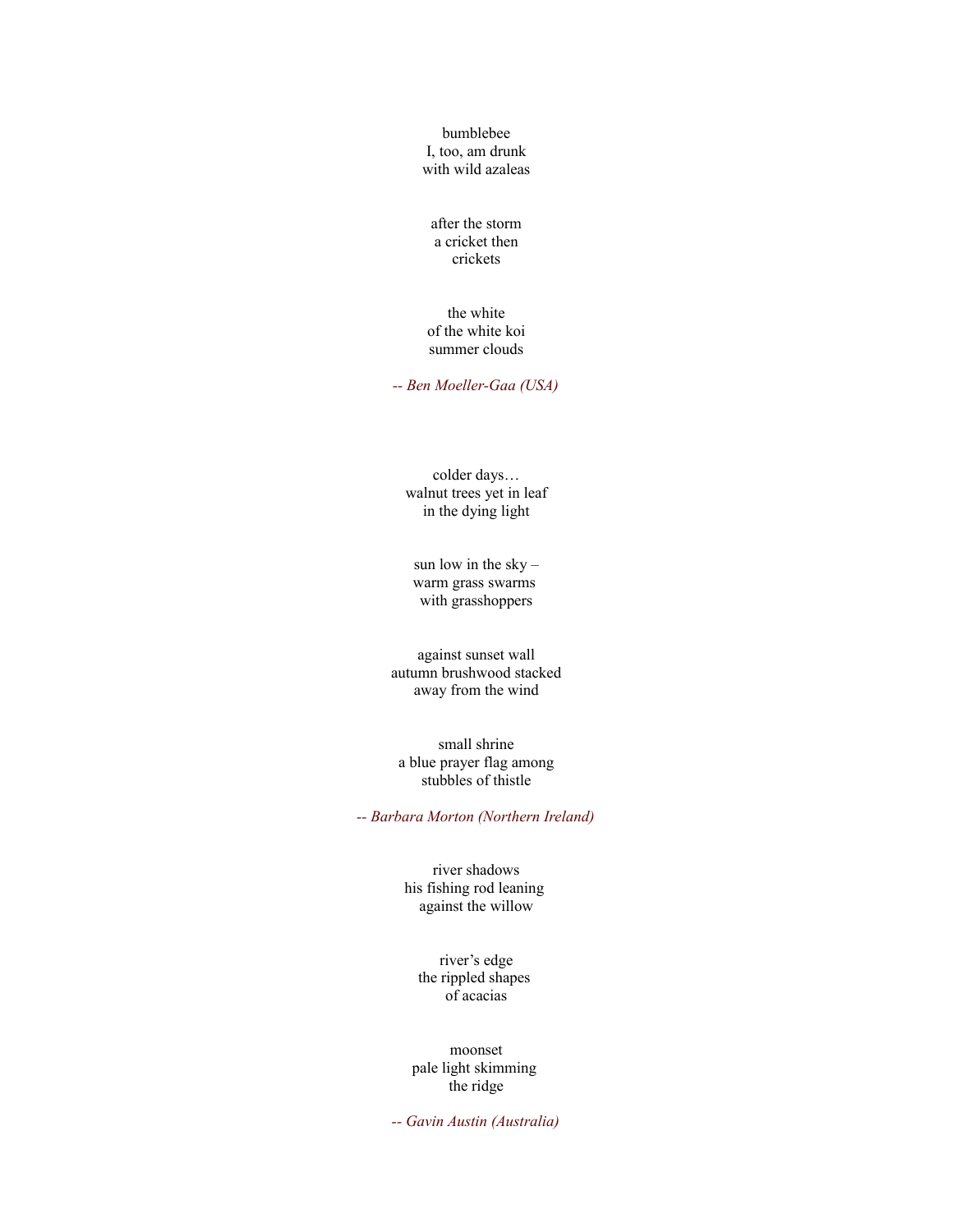fading light… the shadow of Slieve Martin longer than itself

#### harsh sunlight a crow's caw cuts the ice

*-- Marion Clarke (Northern Ireland)*

spring light the shivering ivy spits out a wren

nesting time – the magpie returns the branches to the tree

*-- Paul Bregazzi (Ireland)*

the weathered face of a mussel shell autumn beach

his one good eye keeps watch on me tourist store cat

*-- Gregory Longenecker (USA)*

Veterans Day in the flower bed fresh loam

cloister bells... an upturned turtle treading sky

*-- Mark E. Brager (USA)*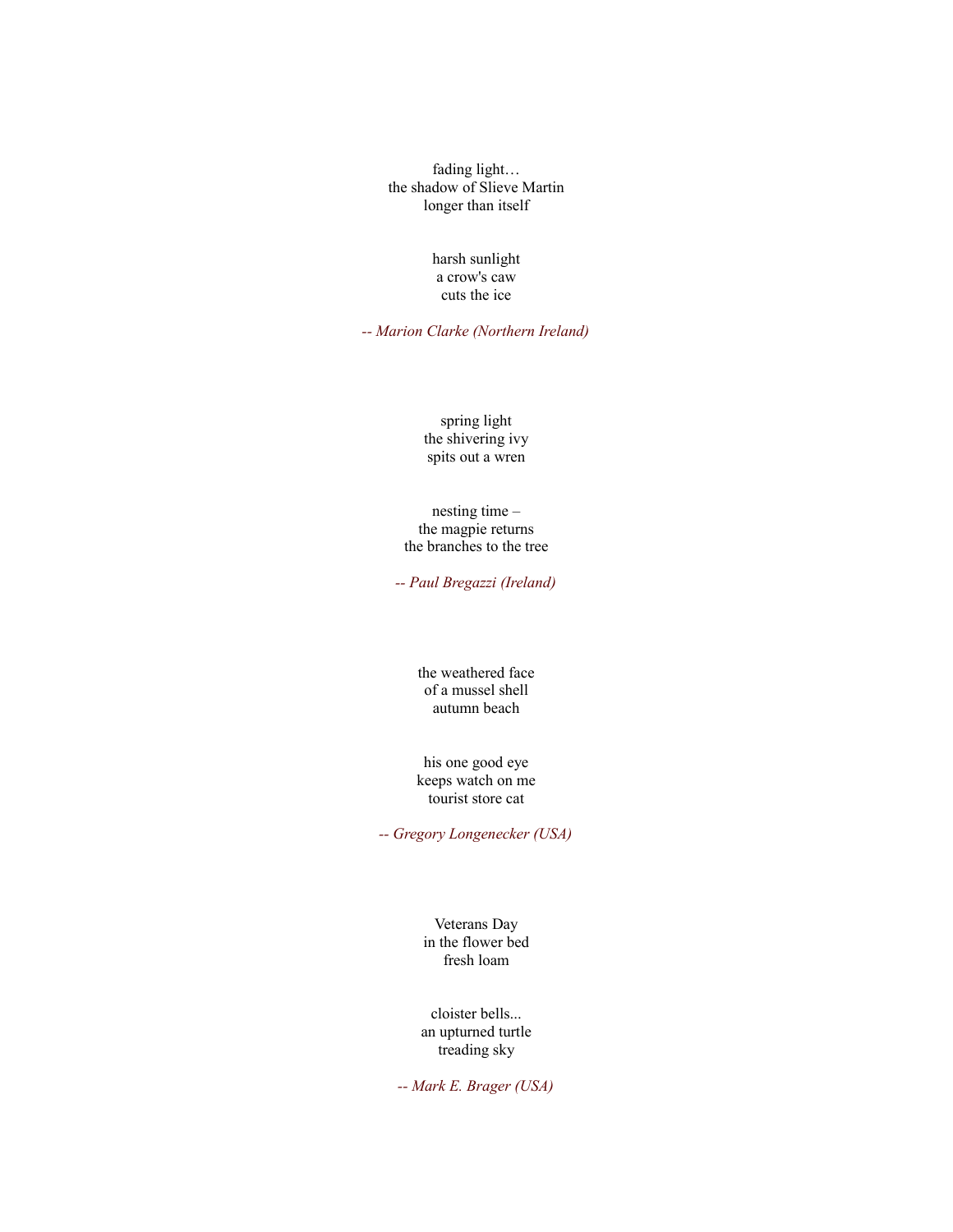winter's end – our cat scratches through the window sheeting

late winter fog – warming the oldest cat's insulin syringe

*-- Brent Goodman (USA)*

curled lily pad – a water-strider spans the sun

switchgrass – the silent strokes of a luna moth

*-- Theresa A. Cancro (USA)*

clanging buoy a frog leaps from mud to sand

a tidepool of rippling sunset clouds reddish egret

*-- Bill Cooper (USA)*

a swamp robin vanishes into twilight – yellow moon

cherry moon – for the last time an old steer lies down in the meadow

*-- Kevin Valentine (USA)*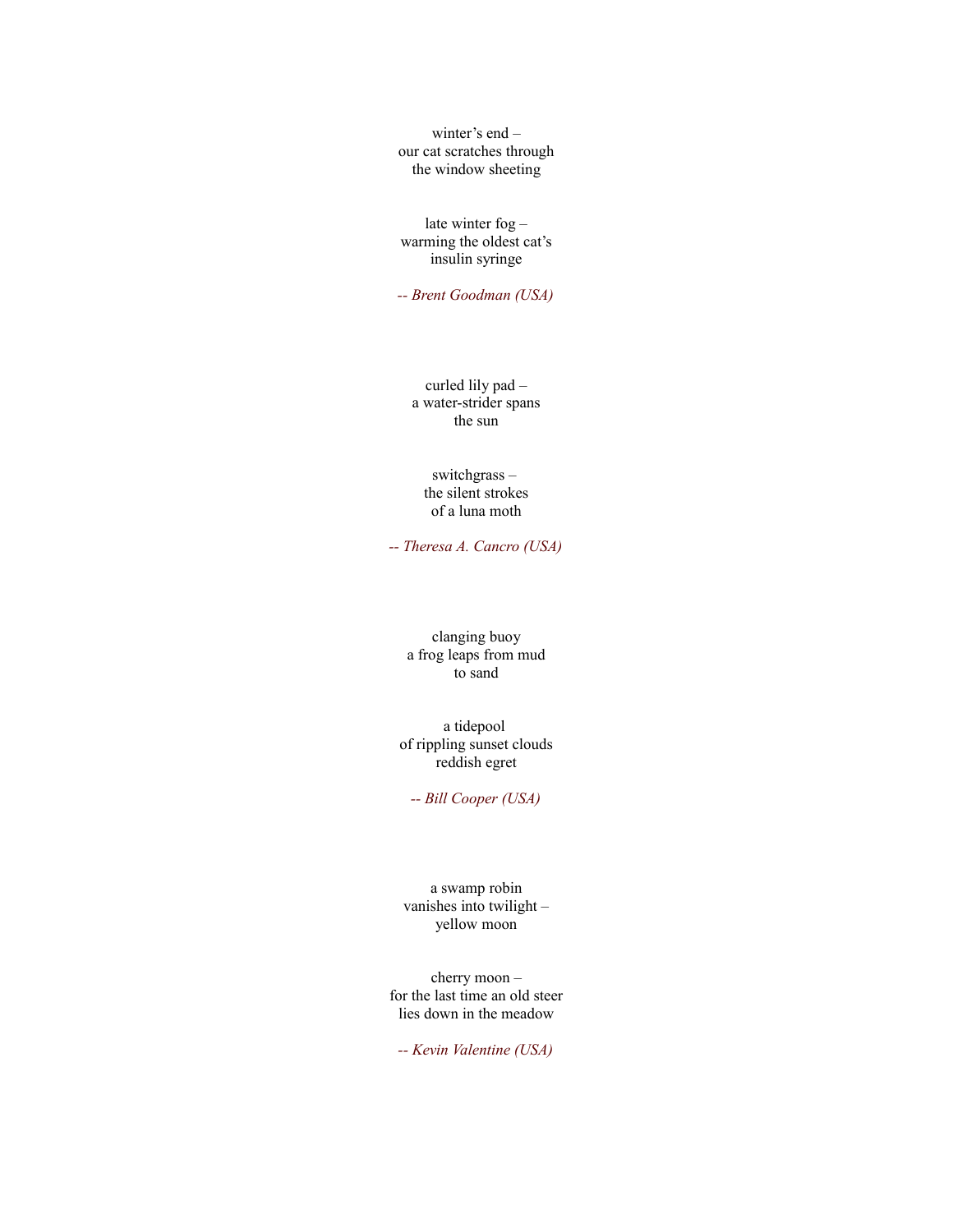a man's shadow rousing other shadows – shallow stream

the kingfisher's cry – a gingko leaf spinning in the eddies

*-- Melissa Watkins Starr (USA)*

city morning sound of daylight revs up

summer winds the puppy chases unseen into the magnolia

*-- Perry L. Powell (USA)*

crawfish at the pond's edge seeking sink holes

in the cattails two gator hunters swapping fish stories

*-- Kevin Heaton (USA)*

more peace talks… a monal hen startled by our approach

prayers at nightfall a thrush crushes snail shells on the temple step

*-- Sonam Chhoki (Bhutan)*

blossom time… a different song from the apple tree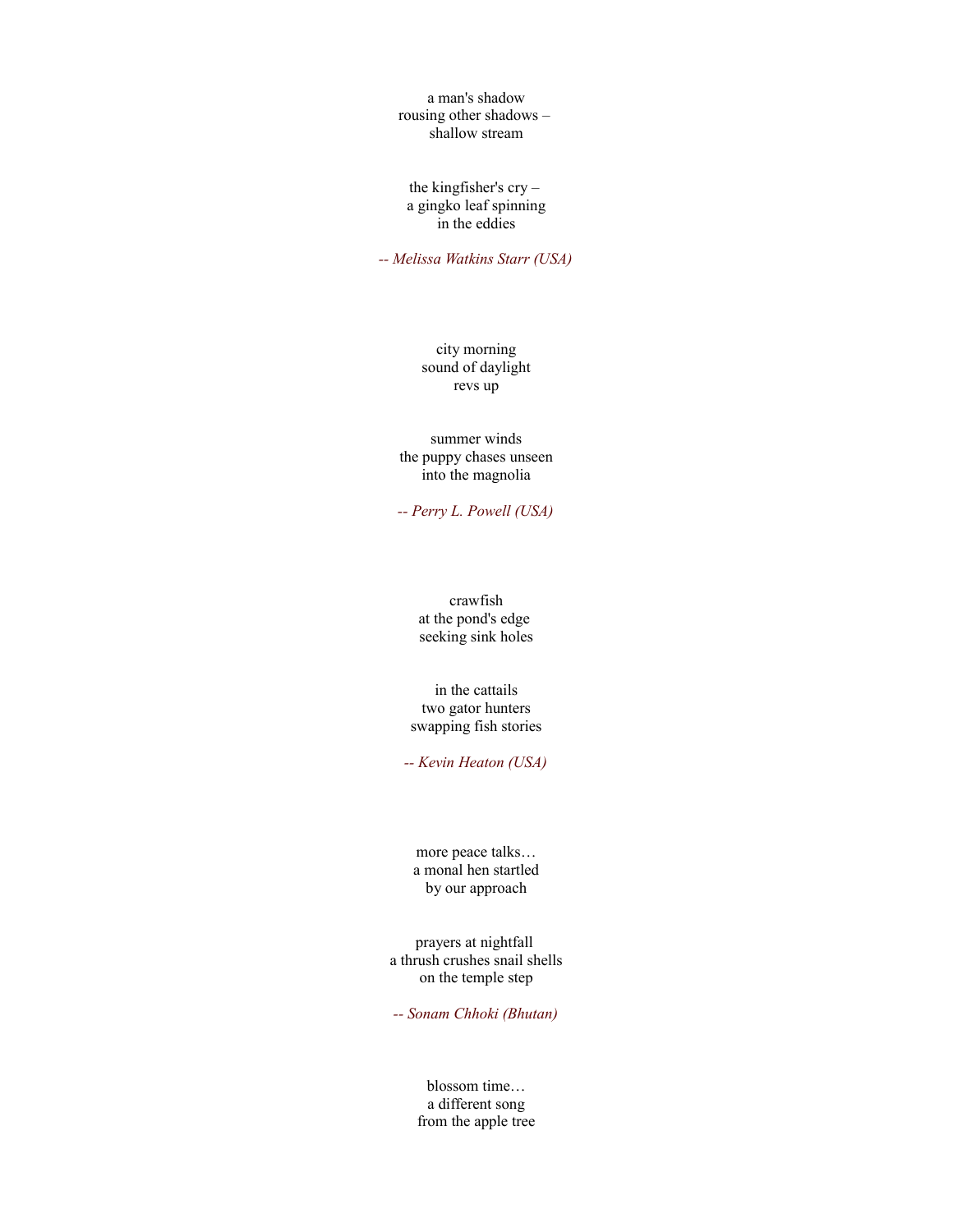surfers' beach – riding the same wave seven seagulls

*-- Grace Galton (England)*

summer night in the white bath the dust of moths

*-- Richard Turner (England)*

hanging on the edge of darkness winter moon

*-- Rachel Sutcliffe (England)*

breathless evening every reed head bowed at the dusk chorus

*-- David Kelly (Ireland)*

altzheimer woman wandering nude picking blackberries

*-- Noel King (Ireland)*

everywhere but the road I'm on... moonshine

*-- S. M. Abeles (USA)*

my echo swallowed by the valley… the silence of stones

*-- Jay Friedenberg (USA)*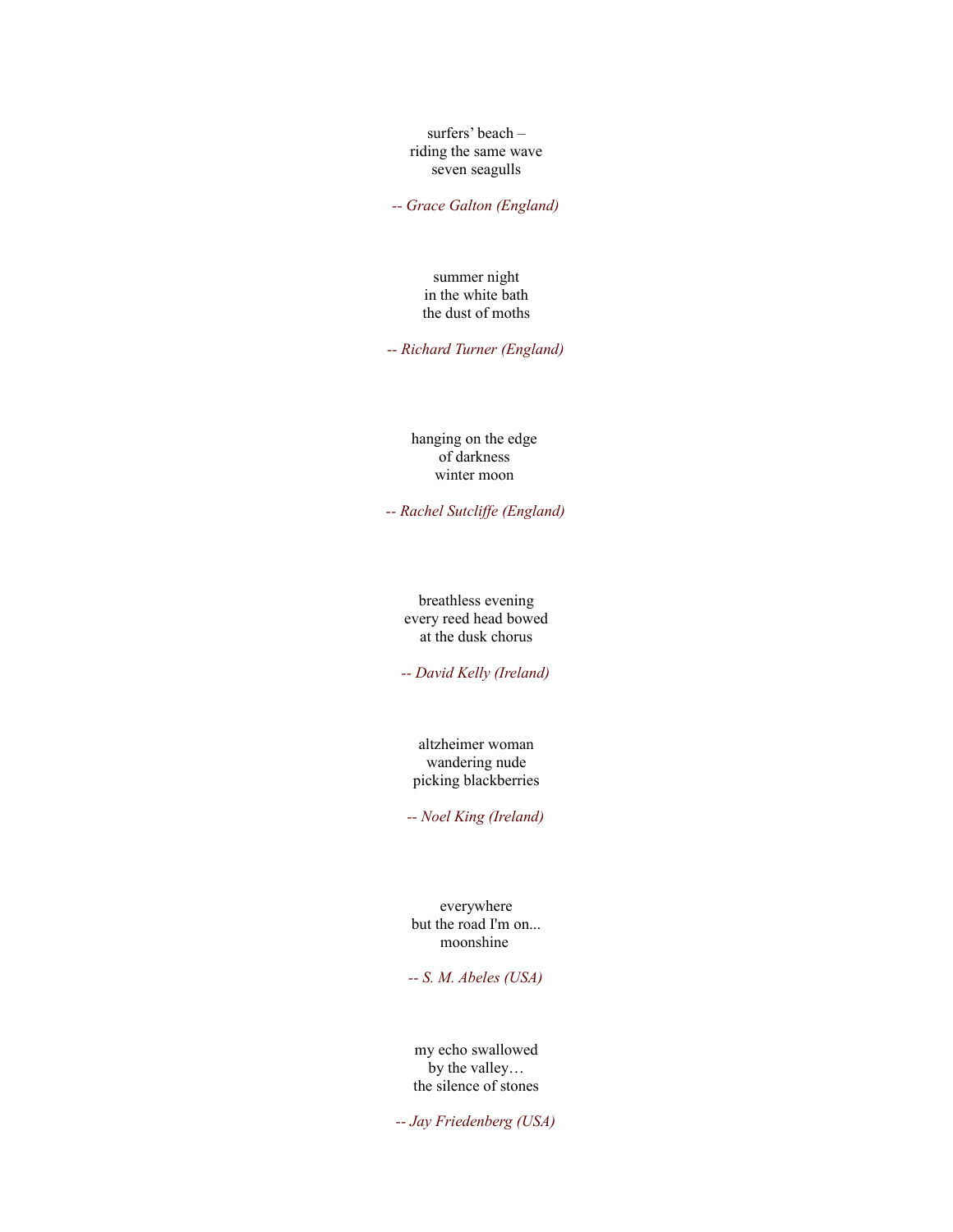stopped at the light a droning man stares out into nothing

*-- Tyler Pruett (USA)*

mulberry leaves evening rain soaking cricket song

*-- Anna Cates (USA)*

desert twilight white-winged doves deeper into the canyon

*-- Devin Harrison (USA)*

late fall a boy bikes home carrying skis

*-- Brad Bennett (USA)*

autumn rain stippling the pond a dart of minnows

*-- Louisa Howerow (Canada)*

getaway the difference: trees

*-- Elizabeth Crocket (Canada)*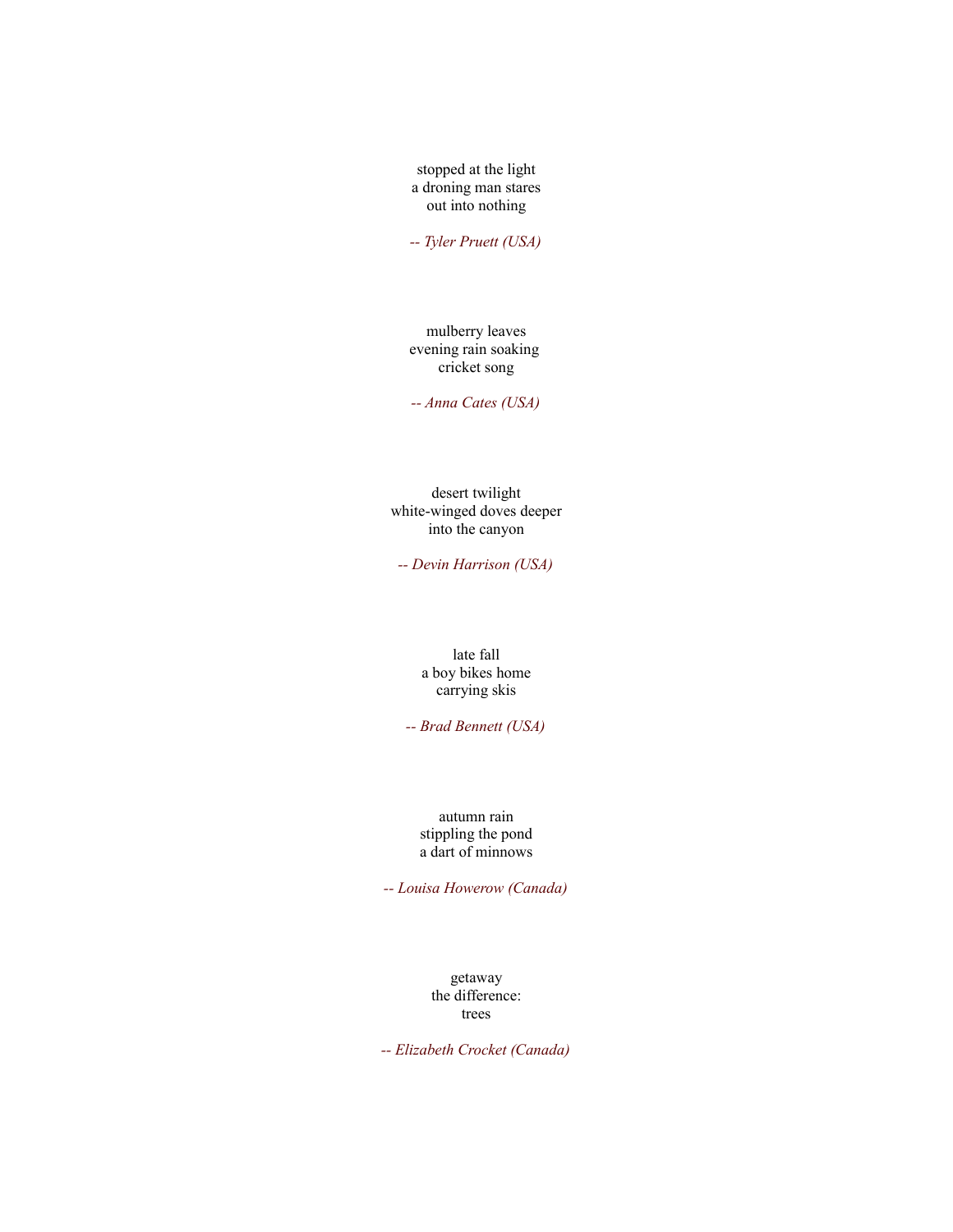the garden goose fans her wings… shower of white petals

*-- Anne Curran (New Zealand)*

liquid garden – sprinkles of sunlight on coral blossoms

*-- Pravat Kumar Padhy (India)*

Llangernyw Yew a different moonbeam for each grave

*-- Rajandeep Garg (India)*

paper boat… what kind of dream has he launched, that immigrant child?

*-- Massih Talebian (Iran)*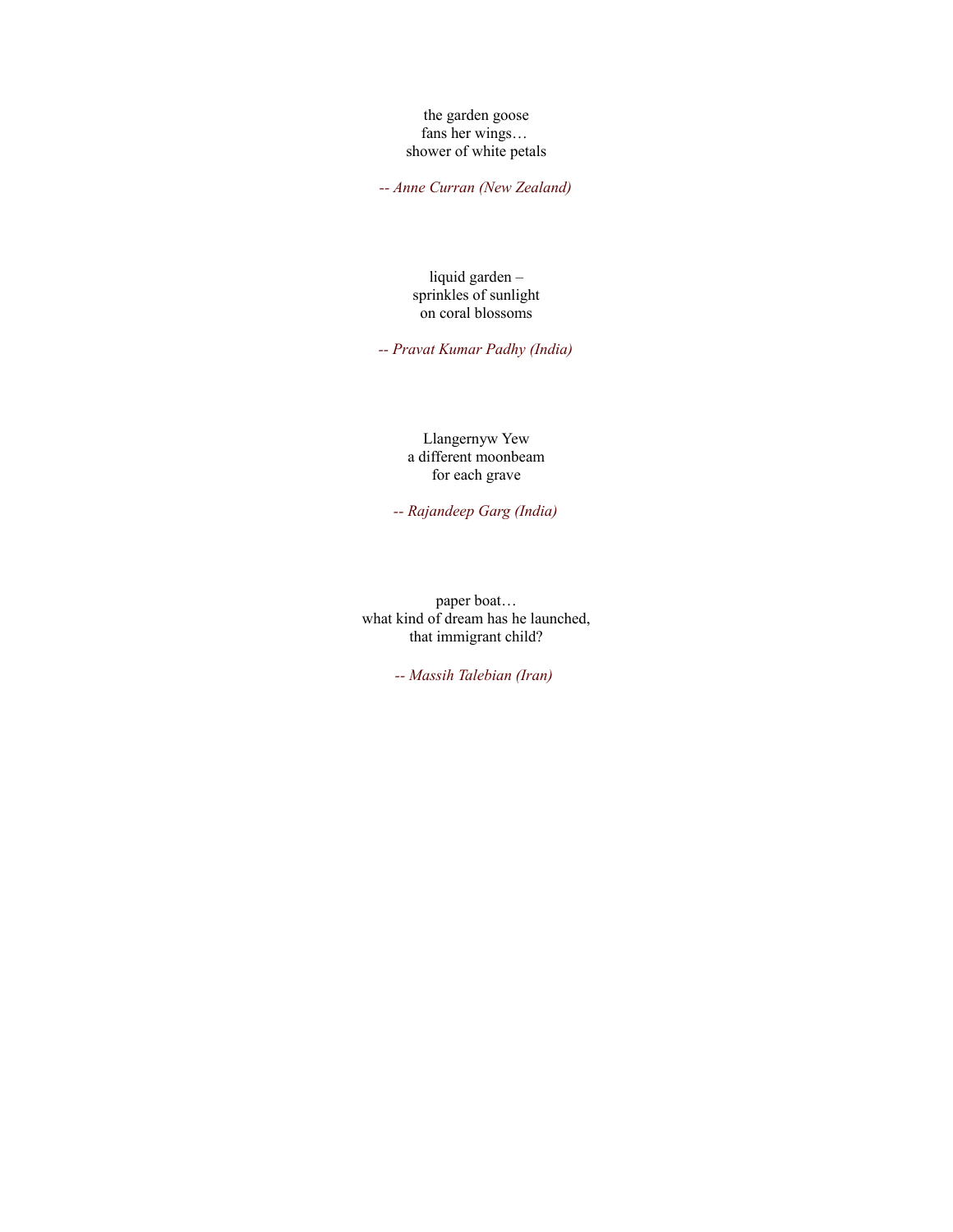

snowflake frozen to the windowpane – looking through it

swallow's fast and easy flight… which means she's hungry

*-- Andriy Gagin (Ukraine, translated from the Ukrainian by Anatoly Kudryavitsky)*

winter cherry lying next to rubber bullets – no time for songs today

*-- Igor Gusev (Ukraine, translated from the Russian by Anatoly Kudryavitsky)*



### **Wrist Slap**

### *by Al Ortolani (USA)*

My first grade granddaughter learns self-defense in taekwondo. Her assailant is startled by her sudden scream as she swats his hand and falls free to the mat. Bowing perfectly at the waist, she returns to the sidelines. Already, she has snapped her first piece of pine like a quick blow to the throat. During practice, she spars with another giggling seven year old. "Come at me like a